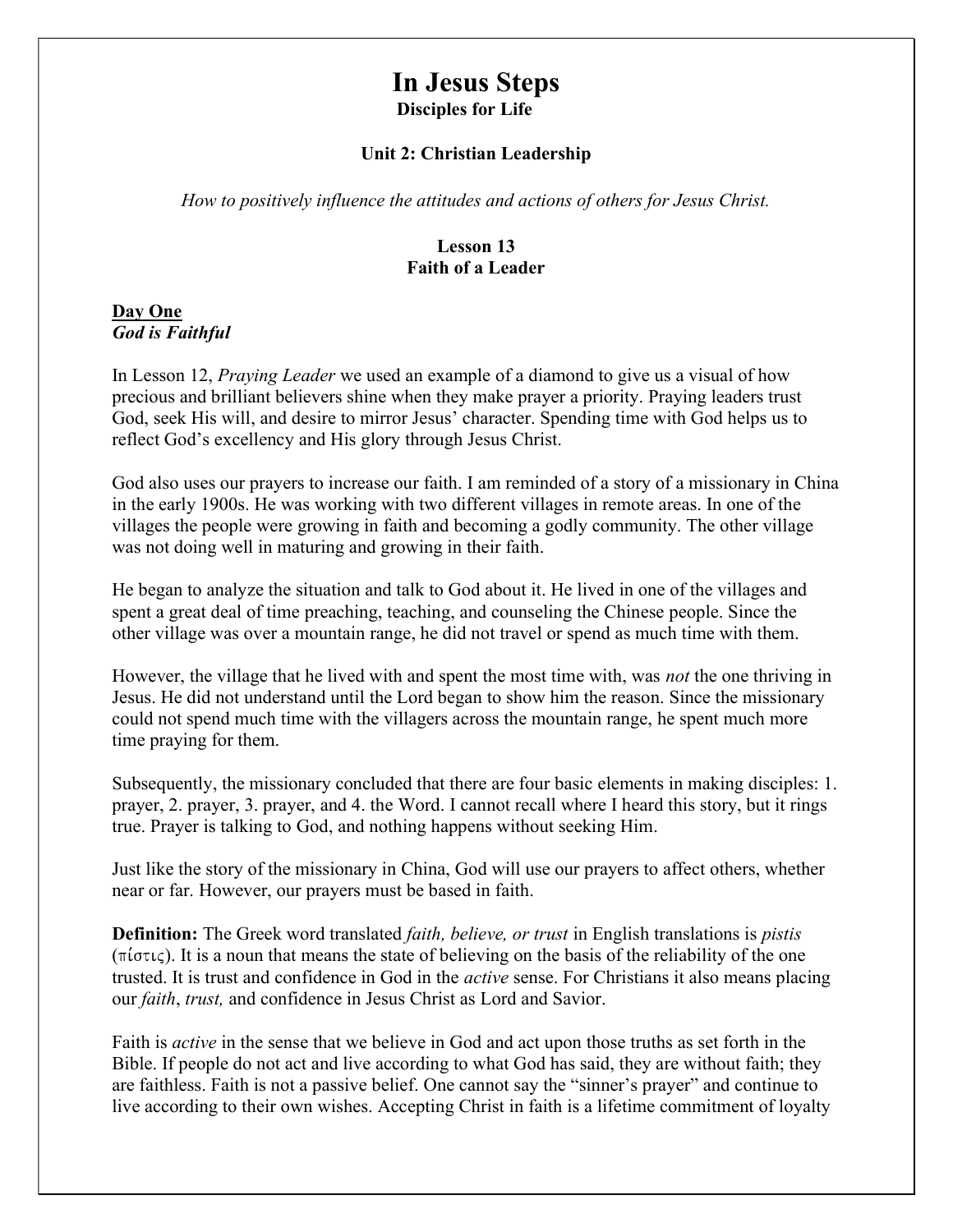and service to God. When Christ is trusted as Savior, King, and Lord, one is saying, I trust, rely, depend, serve, and place my hope in the triune God.

**Definition:** The *sinner's prayer* is a name given to a prayer whereby a person admits they are a sinner and accepts by grace Christ as Savior and Lord. The prayer is meant to be a first step and decision to give up control of one's life and follow Christ forever. Sadly, some misunderstand and think it is a onetime prayer and then, life as usual.

Some have mistakenly taken the free gift of salvation to mean passivity and that activity becomes works of the flesh. Not so! Our lives in Christ are dynamic from the moment we recognize our sins and choose the Spirit's prompting of grace. We are to actively seek God and actively do what He says. When we are following God, He provides the strength and power to accomplish His directives (orders).

The Church Doctrine of Justification states that man is saved by faith in Christ and His work on the cross. Christ alone is our righteousness, and we are justified (freed from guilt) by His blood alone. It is a free gift; no works are involved on our part. However, it takes active participation with our hearts and minds. The Holy Spirit prompts, but we must answer in faith.

### Read Hebrews 11:6 and answer questions 1–2:

And without faith it is impossible to please God, because anyone who comes to him must believe that he exists and that he rewards those who earnestly seek him. Hebrews 11:6

1. Can you please God without faith? Yes No (Underline One)

2. Who does God reward?

Liu Zhenying, known as Brother Yun, was born in 1958 in the southern part of China's Henan Province. Brother Yun accepted Jesus as his Lord and Savior when he was 16 years old and was eager to learn everything about Jesus. His mother, also a Christian, told him that Jesus recorded his teachings in the Bible but there were none left. This was during the Cultural Revolution<sup>1</sup> when most Bibles had been destroyed and those having one were beaten or imprisoned or both.<sup>2</sup>

Nevertheless, Liu still tried to find a Bible. An old pastor told him, "The Bible is a heavenly book. If you want one, you'll need to pray to the God of heaven. Only He can provide you a heavenly book. God is faithful. He always answers those who seek him with all of their hearts."<sup>3</sup>

Liu prayed and cried out to the Lord every morning and afternoon for a Bible. For months, he only ate a small bowl of steamed rice at night. Then one morning at 4 AM, he received a vision

<sup>&</sup>lt;sup>1</sup> "The Cultural Revolution was a sociopolitical movement in China that began in 1966 with Mao Zedong, the leader of the Chinese Communist Party, denouncing the old capitalistic and traditional ways of Chinese life."

https://www.history.com/news/what-was-the-cultural-revolution,<(Accesssed 2/1/2022)

<sup>&</sup>lt;sup>2</sup> Brother Yun and Paul Hattaway, *The Heavenly Man*, (Grand Rapids, Michigan: Monarch Books, 2002), 23, 26. 3 Ibid., 27.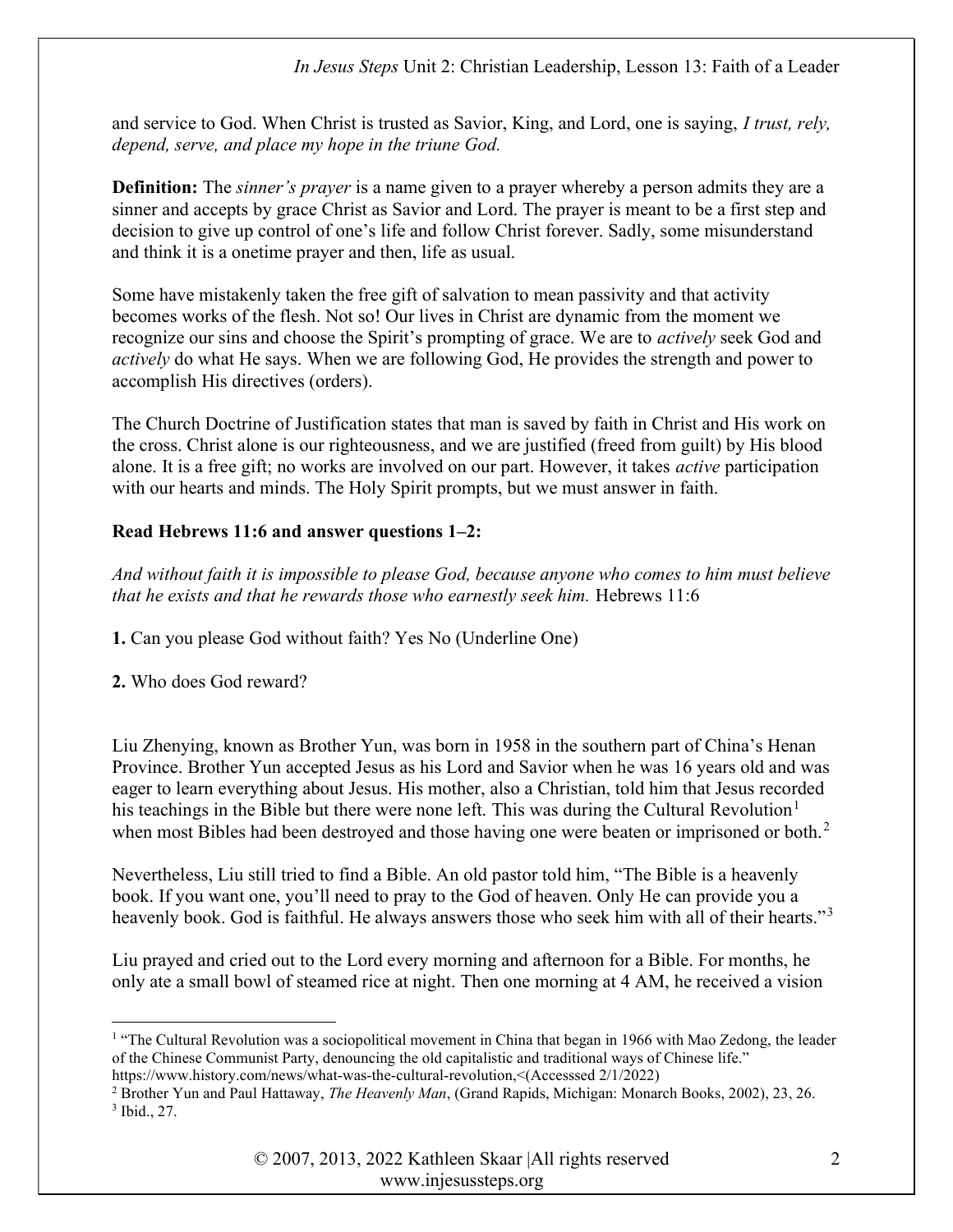In Jesus Steps Unit 2: Christian Leadership, Lesson 13: Faith of a Leader

from the Lord that he would receive a Bible. He started searching the house for the Bible but could not find it. He was in such anguish and wept so loudly that his parents were awakened and rushed over to him. They were concerned that all his fasting and praying was causing him to lose his mind—but then suddenly, there was a faint knock on the door. Two men appeared who handed Liu his very own Bible and quickly left. $4$ 

Definitions: The Hebrew word emunah (אֲמוּנָה), which we translate as *faithfulness* in Psalm 33:4, is defined as firmness, steadfastness, and *fidelity*. It means that God is constant, strong, and sure. He is loyal, unchanging, and consistent. He is trustworthy, dependable, and reliable. Fidelity is defined as loyalty to an allegiance, promise, or vow.

# Read Psalm 33:4 and answer questions 3–6:

For the word of the LORD is right and true; he is faithful in all he does. Psalm 33:4

3. Is God faithful in all He does? Yes No (Underline One)

4. How has God been faithful in our world?

**5.** How has God been faithful in *your* life?

6. How does God's faithfulness help you to trust Him?

Accountability: Be prepared to share your answer to #3–6 with your discipleship team.

We are placing our faith in a God who is completely trustworthy. His faithfulness is grounded in His righteousness, justice, and unfailing love. We trust God because He is dependable, reliable, and unchanging. He is truthful with us and with all people.

7. Read Psalm 84:12. Why are people blessed when they trust in the Lord?

LORD Almighty, blessed is the one who trusts in you. Psalm 84:12

Definition: Bless means to give someone a desirable quality, state, gift, or talent. God is the source of all *blessings*. Being *blessed* is a state of happiness and well-being that is found in a faith relationship with God.

God is good and the source of all that is good. We are blessed when we trust and place our faith in Him. He is the God who provides every perfect gift. No matter the circumstances or what happens in our lives, we can be assured God is working it out for our eternal good.

<sup>4</sup> Ibid., 29–30.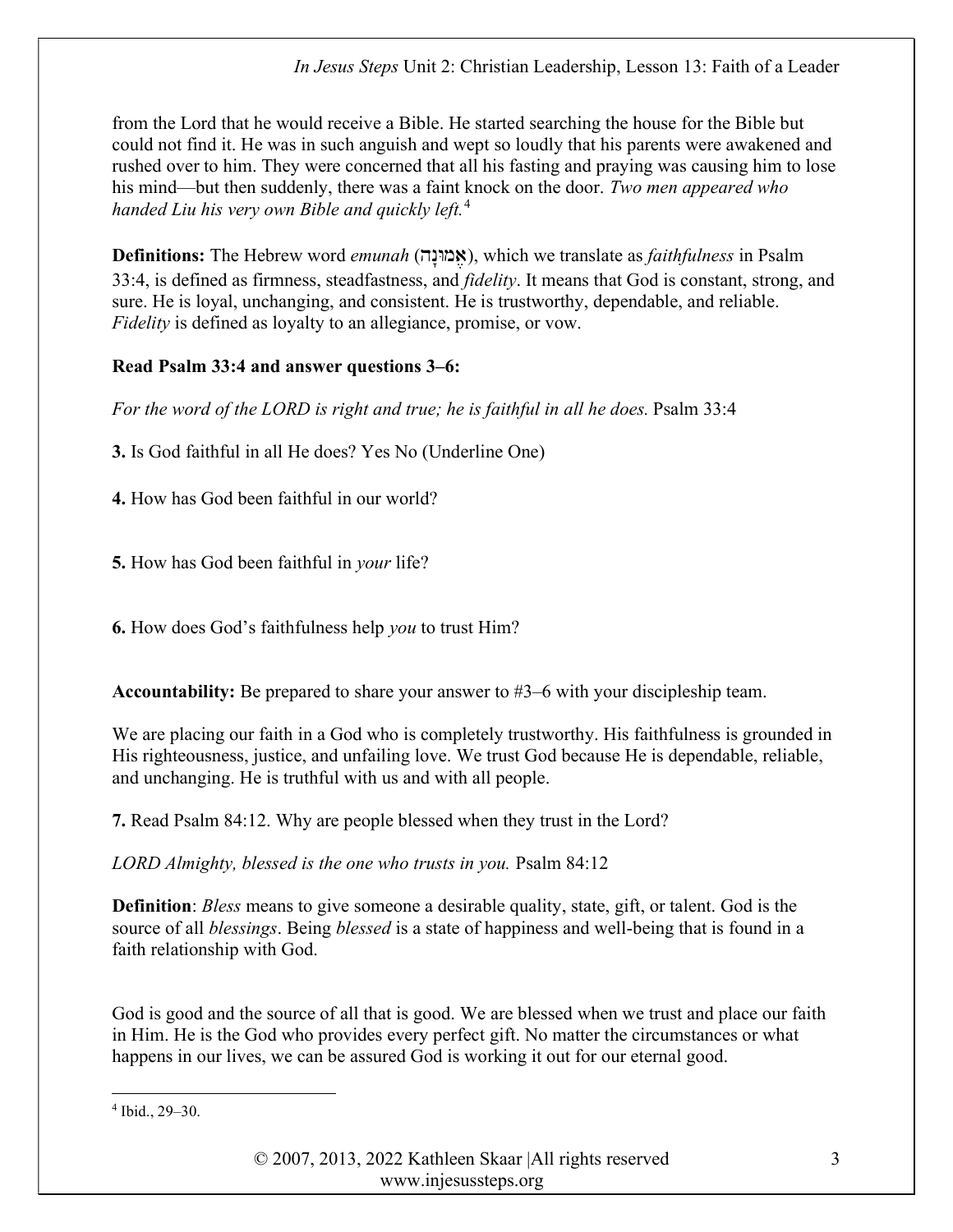In Jesus Steps Unit 2: Christian Leadership, Lesson 13: Faith of a Leader

8. Read Psalm 145:13. The LORD is trustworthy in all he promises and faithful in all he does. True False (Underline One)

Your kingdom is an everlasting kingdom, and your dominion endures through all generations. The LORD is trustworthy in all he promises and faithful in all he does. Psalm 145:13

Definition: The word *promise* can be defined as a vow or pledge to do or provide something. A promise will cause someone to expect something. In Christianity, the promise is God's announcement of His plan of salvation and His subsequent blessing to His people. The subsequent blessings contain other *promises* connected to God's overarching plan of salvation.

God can be trusted to keep His promises. His promises tell us what He will or will not do. They declare how we are affected by the past, the present, and the future. The Old and New Testaments are united and resound with God's promises to humanity.

In some English translations of the Old Testament, God's *word* is translated *promise* because His word is true. What He says, He will do. Also, the Old Testament did not use a specific Hebrew word for promise but used quite ordinary words such as speak, say, and swear to convey key promises.

Man's word is not always a promise. You and I may say we are going to do something and then forget about it or just not do it. You have heard children say, Yes, I will clean my room I promise! They are saying, not only am I telling you that I will clean my room, but this time I will really do it.

#### Read Joshua 21:45 in the NIV and NKJ versions and answer question 9:

Not one of all the LORD's good promises to the house of Israel failed; every one was fulfilled. Joshua 21:45

Not a word failed of any good thing which the LORD had spoken to the house of Israel. All came to pass.  $N<sup>KJ</sup>$  Joshua 21:45

9. Why can you place your faith and trust in God?

Bible versions depend on translators' interpretation as they translate from the ancient Hebrew, Aramaic, and Greek languages. After they determine what the original word meant in the original language, they have to choose a word in their own language that best fits its meaning. Greek, Hebrew, and Aramaic words do not always translate word for word into another language and culture. The translators study the word and context carefully and choose a word or words that they believe accurately portray the meaning of the text. This would be true of any kind of translation process.

Sometimes one translation captures the essence of what the original author intended better than another. Nevertheless, if you compare various translations, you will find that most transmit the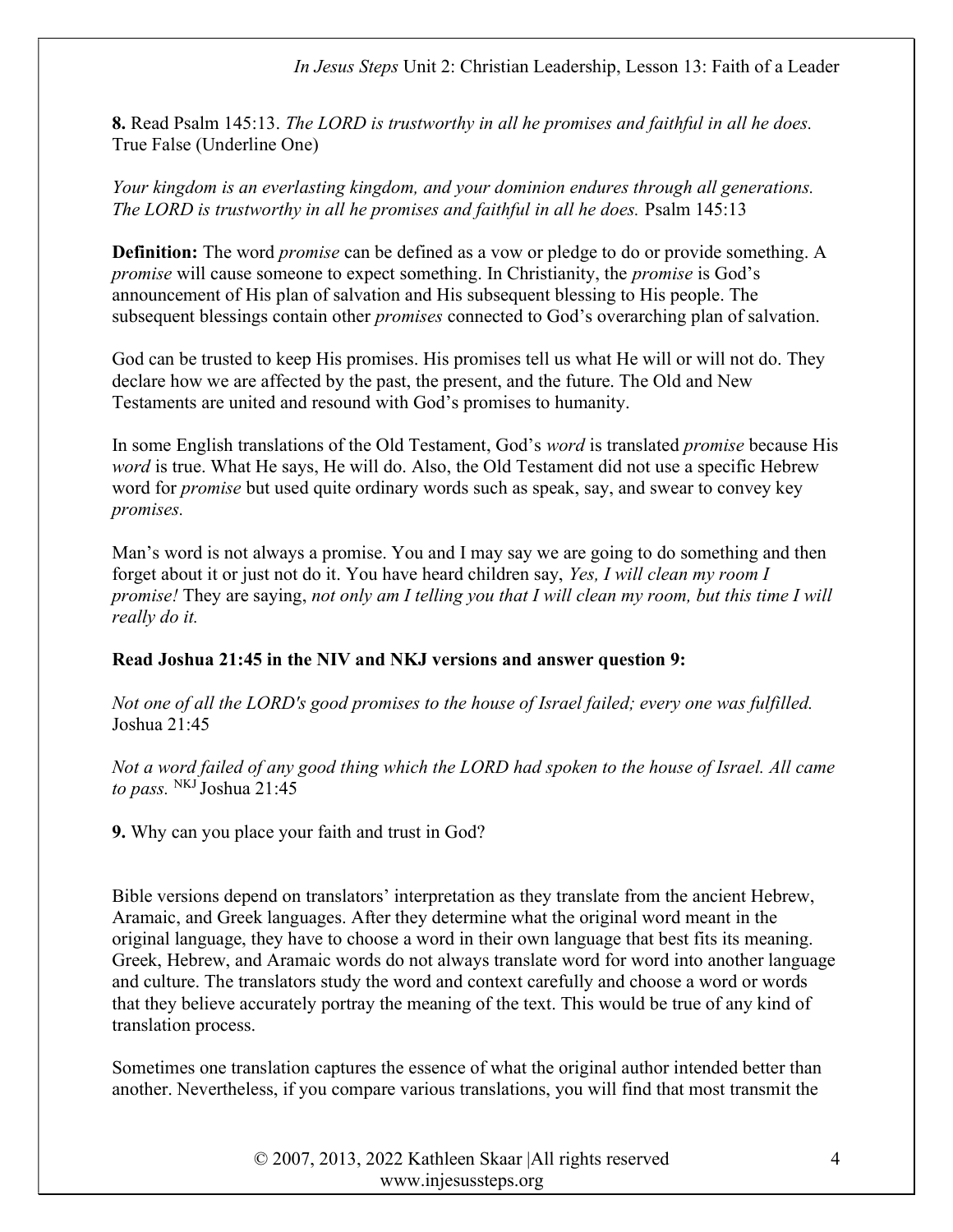meaning quite well even if the passage is described in different words. Just like the two versions of Joshua 21:45 above, the meaning is clear and anyone reading either one will see the same truth: God is faithful and keeps His word.

Although we do not have the original, inerrant (without error) autographs or manuscripts, we can be assured of the reliability of the copies that we do have. No other books of antiquity have been copied as much as the New Testament. We have 5,686 copies of the Greek manuscripts and 19,284 ancient manuscripts in other languages. The importance of the copies is twofold: 1. Copies can be compared with other copies for an accurate reconstruction or restoration of the original text. 2. No other historical book or ancient literature comes close to these numbers.<sup>5</sup>

Not only can we be confident that the Bible we read today is the same as the original manuscript, but we can also be confident of God's faithfulness. He has kept a record of His divine truth, promises, and providence (God's continual care over creation). The sheer number of manuscripts attest to God's sustaining and sovereign activity in history.

One of the impressive ways that we have in confirming the Old Testament's reliability is the discovery of the Dead Sea Scrolls in 1947. A shepherd boy, looking for his goat, threw a rock into a cave and heard something break. Upon investigating he found several large jars containing leather scrolls of the Hebrew Bible. They had been well preserved for nearly 1,900 years.<sup>6</sup> They are named the Dead Sea Scrolls because they were found on the northwest shore of the Dead Sea. The Dead Sea is a salt lake bordered by Israel, the West Bank, and Jordan.

Just as scholars compared all the Greek manuscripts to determine the original words, scholars took the Dead Sea Scrolls and compared them with other copies of Hebrew manuscripts. In particular, the complete book of Isaiah that was found in one of the clay jars was compared with the Hebrew text (Masoretic) of 916 A.D. The comparison is highly accurate with 95% of the two manuscripts being identical. The other 5% have to do with incorrect alphabetical letters or copyist errors that do not significantly change the meaning of the passage.<sup>7</sup>

# Action Step: Read Psalm 89:1–2 and complete number 10:

I will sing of the LORD's great love forever; with my mouth I will make your faithfulness known through all generations. <sup>2</sup>I will declare that your love stands firm forever, that you have established your faithfulness in heaven itself. Psalm 89:1–2

10. Consider all the ways God has been faithful to you. Prayerfully share one of the ways God has been faithful to you with another person; make God's faithfulness known. What happened?

Accountability: Be prepared to share your answer to #10 with your discipleship team.

—End Day One—

© 2007, 2013, 2022 Kathleen Skaar |All rights reserved www.injesussteps.org

<sup>&</sup>lt;sup>5</sup> Josh McDowell, *The New Evidence That Demands A Verdict* (Nashville, Thomas Nelson Publishers, 1999), 34–35.

<sup>6</sup> Ibid., 78.

<sup>7</sup> Ibid., 78–79.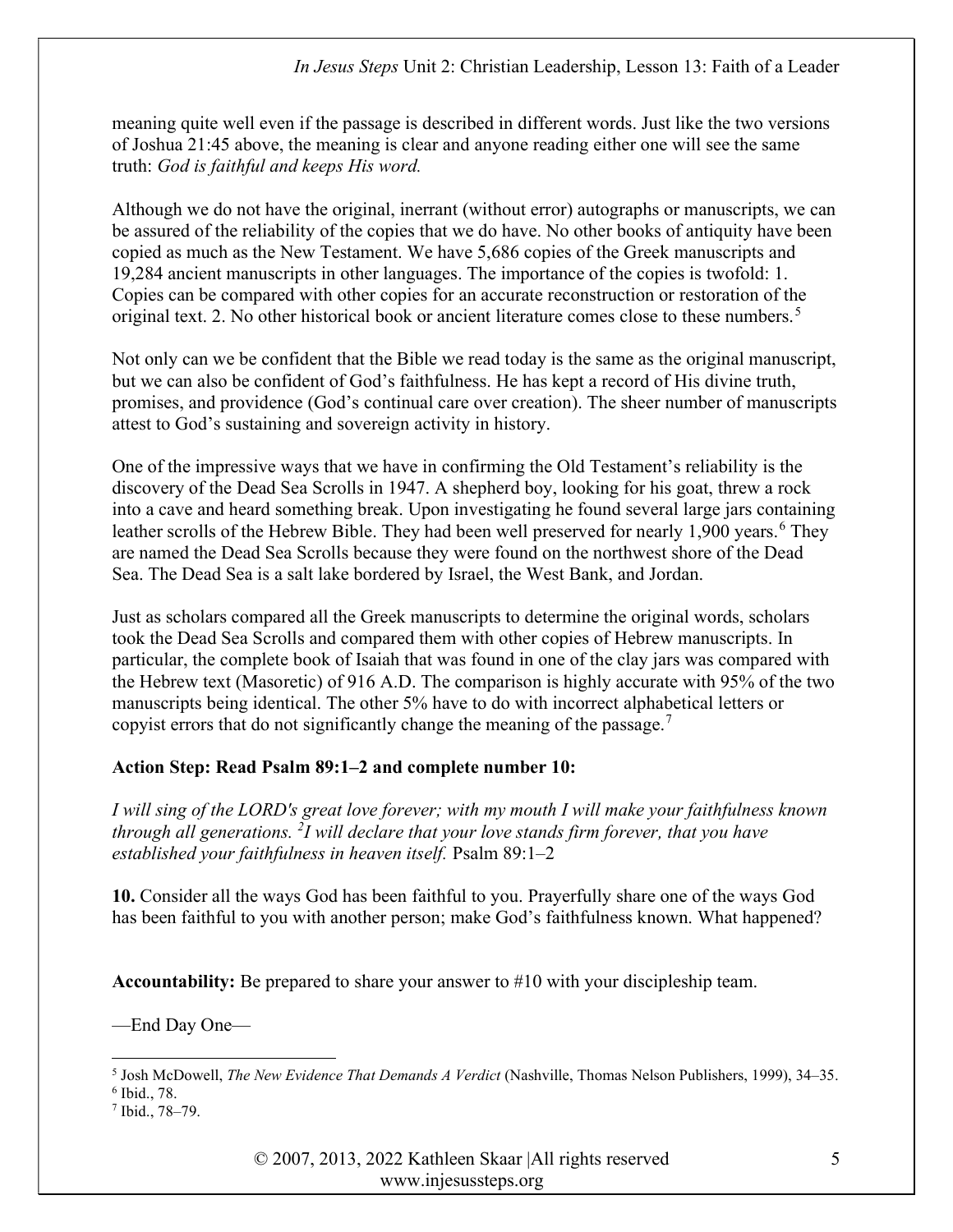#### Day Two Trust the Promises of God

After miraculously receiving his Bible from the two men. Liu explains, "From that moment on I prayed to Jesus with faith-filled prayer. I fully trusted the words in the Bible were God's words to me. I always held the Bible. Even when I slept I laid it on my chest. I devoured its teachings like a hungry child."<sup>8</sup>

Not only did Liu read the whole Bible, but he began memorizing a chapter a day. Liu, who we will now refer to as Brother Lu, began getting requests to speak the words from the Bible. In his first year as a Christian and still a teenager, God enabled him to lead more than 2,000 people to the Lord. However, the government got wind of Brother Lu's activity and resolved to stop him.<sup>9</sup>

Like Brother Lu, your faith as a leader is interwoven with God's promises. You trust what God says in His Word, and you help others trust His Word as well. However, not everything written in the Bible is a promise that God wants us to claim personally.

For example, the book of Proverbs contains godly principles that we should follow but are not necessarily promises. Proverbs 3:9–10 says to honor the Lord with your wealth and your barns will be overflowing. However, this is not a promise for everyone to claim in order to receive more money from the Lord. There are devoted Christians who honor the Lord daily and are poor in regard to monetary wealth; there are ungodly people who dishonor the Lord and are wealthy.

When God blesses you, it does not mean that you will have lots of money and never have any trouble in your life (Proverbs 10:22). The point is that when you follow these rules you will generally have a good result. When you do not follow the wisdom of the proverbs, you will generally have a bad result.

Christians are living with an eternal perspective or viewpoint. Our blessings have a spiritual dimension both on earth and in heaven. For example, Jesus taught disciples to sell their possessions, give the money to the poor, and follow Him. In this way, they would have treasure in heaven (Matthew 19:21). Jesus took the word bless and gave it a divine, and radically different sense than how it was being viewed in the first century (Matthew 5:3–10).

Read the Bible with discernment and sensitivity. Even if a particular promise is not meant for us personally, we are still to learn about God, how He works, and respond to Him accordingly. The Bible is a record of God's working with individuals and nations at certain points in time in order to accomplish His main goal of redemptive history— buying back sinners.

11. Read Genesis 3:15. What is the overarching and unifying promise of the Bible?

"And I will put enmity between you and the woman, and between your offspring and hers; he will crush your head, and you will strike his heel." Genesis 3:15 (God is speaking to Satan, the serpent, in the Garden of Eden. Through Eve's descendant, Satan will be defeated.)

<sup>&</sup>lt;sup>8</sup> Brother Yun and Paul Hattaway, The Heavenly Man, 30.

<sup>&</sup>lt;sup>9</sup> Ibid., 33, 40, 55.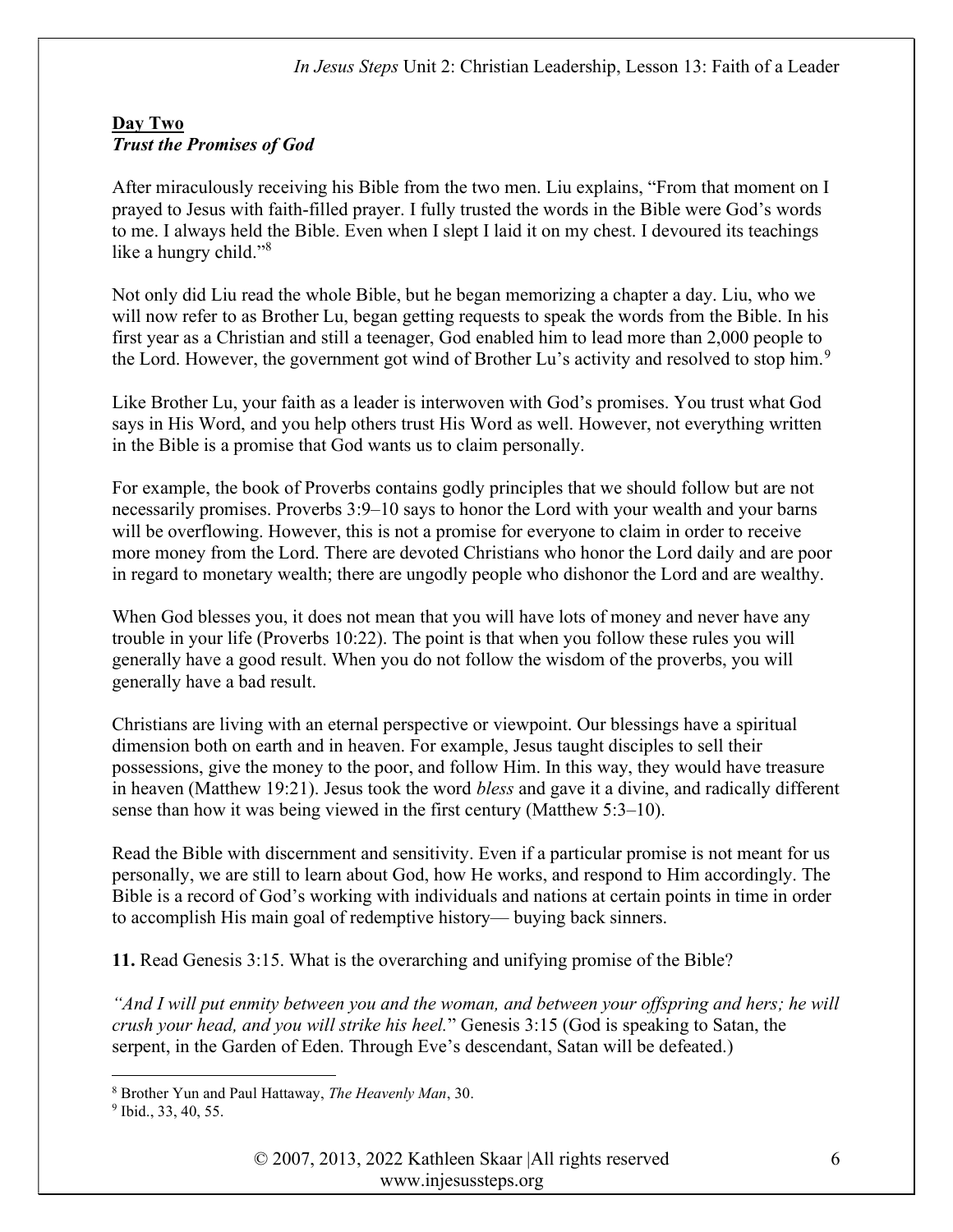**Definition:** *Enmity* describes the hatred and hostility that exists between humanity and Satan.

From Genesis through Revelation, the promise of the Messiah, the Christ, brings together the whole of Scripture. We are blessed to live in a time when the promise of Jesus Christ can be fully understood. However, as with many of God's promises there are conditions to meet.

**Definition:** *Condition* in the sense of a promise or agreement means that something must exist for something else to happen. In order for God's promise to take place or occur, we must be in a state of faith or do something.

#### Read Romans 10:9–10 and answer questions 12–13:

If you declare with your mouth, "Jesus is Lord," and believe in your heart that God raised him from the dead, you will be saved.  $^{10}$  For it is with your heart that you believe and are justified, and it is with your mouth that you profess your faith and are saved." Romans 10:9–10

12. What is the condition for being saved from God's wrath and eternal punishment?

The condition for salvation rests in a person's outward and inward response to Christ as Savior and Master. It is not a onetime response but a continual response—a lifetime commitment of faith. It is a state of being. Jesus is our Master, and we *follow* Him.

13. How are you meeting the qualifications of this promise of salvation?

God speaks to believers through His Word in various ways. He may take Scripture and impress it upon you in such a way that you are to apply it specifically to yourself or your personal situation. He may give you instructions and answers as you meditate on Bible passages. Ask the Holy Spirit to help you discern how God is speaking to you through His Word. Also be aware that God will not ask you to do anything that is sinful, evil, or contrary to His Word.

God spoke to Abraham, and he believed. From the beginning, Abraham's faith was not passive or inactive. God told him to start moving toward an unknown destination and he did (Genesis 12:1). Can you relate to Abraham? Perhaps God has you moving, and you do not know where you are going.

If Abraham had not trusted God, what would have happened? God could have done a variety of things including raising up another leader. God's plans are never dependent on anyone or anything. In the same way, if we fail to act when God calls, He may give our assignment to another.

Many times when God calls a leader there will be a radical life change. This life change will test one's faith as it tested Abraham's. However, the testing serves a purpose. God is fitting that person for service; He is deepening and strengthening their faith.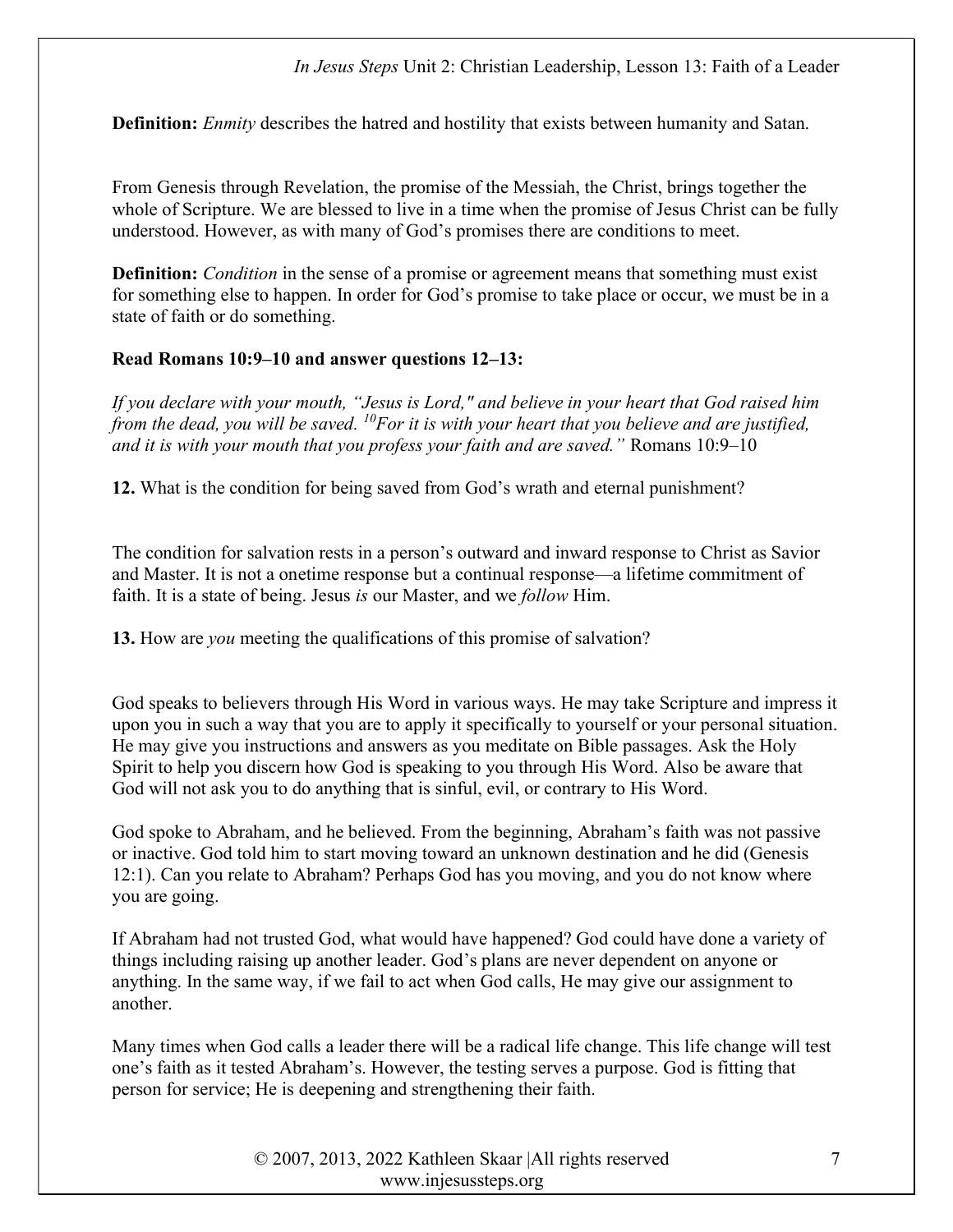#### In Jesus Steps Unit 2: Christian Leadership, Lesson 13: Faith of a Leader

14. Read God's promise to Abraham in Genesis 12:2–3. List the seven parts of this promise:

"I will make you into a great nation, and I will bless you; I will make your name great, and you will be a blessing. <sup>3</sup>I will bless those who bless you, and whoever curses you I will curse; and all peoples on earth will be blessed through you." Genesis 12:2–3

#### Read Galatians 3:6–9 and answer questions 15–19:

So also Abraham "believed God, and it was credited to him as righteousness." <sup>7</sup>Understand, then, that those who have faith are children of Abraham.  ${}^{8}$ Scripture foresaw that God would justify the Gentiles by faith, and announced the gospel in advance to Abraham: "All nations will be blessed through you." <sup>9</sup>So those who rely on faith are blessed along with Abraham, the man of faith. Galatians 3:6–9 (See Romans 4:13–25)

15. What happened when Abraham believed God (v. 6)?

16. Are you a child (descendent) of Abraham (v. 7)? Yes No (Underline One)

17. If you answered yes that you are a child of Abraham in #14, how did you become his descendant (vv. 7–8)?

18. What is the value of knowing that you are a child or an offspring of Abraham (vv. 8–9)?

19. If you answered no that you are *not* a child of Abraham, explain your answer:

Accountability: Be prepared to share your answer to #15–19 with your discipleship team.

In Galatians 3 Paul explains the phrase "all nations will be blessed" through Abraham. It means that Christ will be born through Abraham's seed or through his descendants (offspring). Abraham's first children became the Israelites, later called the Jews. These were the people that God chose to carry forth His Word and promises to the world.

Jesus was born into the family of Mary and Joseph, descendants of Abraham. Now, in Christ, Abraham is also our spiritual father, and we can rightfully trust the promises that are meant for Abraham's children. In other words, we are in the family of God and are blessed. In Christ, we have the ability to bless the people of the earth by sharing the truth of the gospel.

—End Day Two—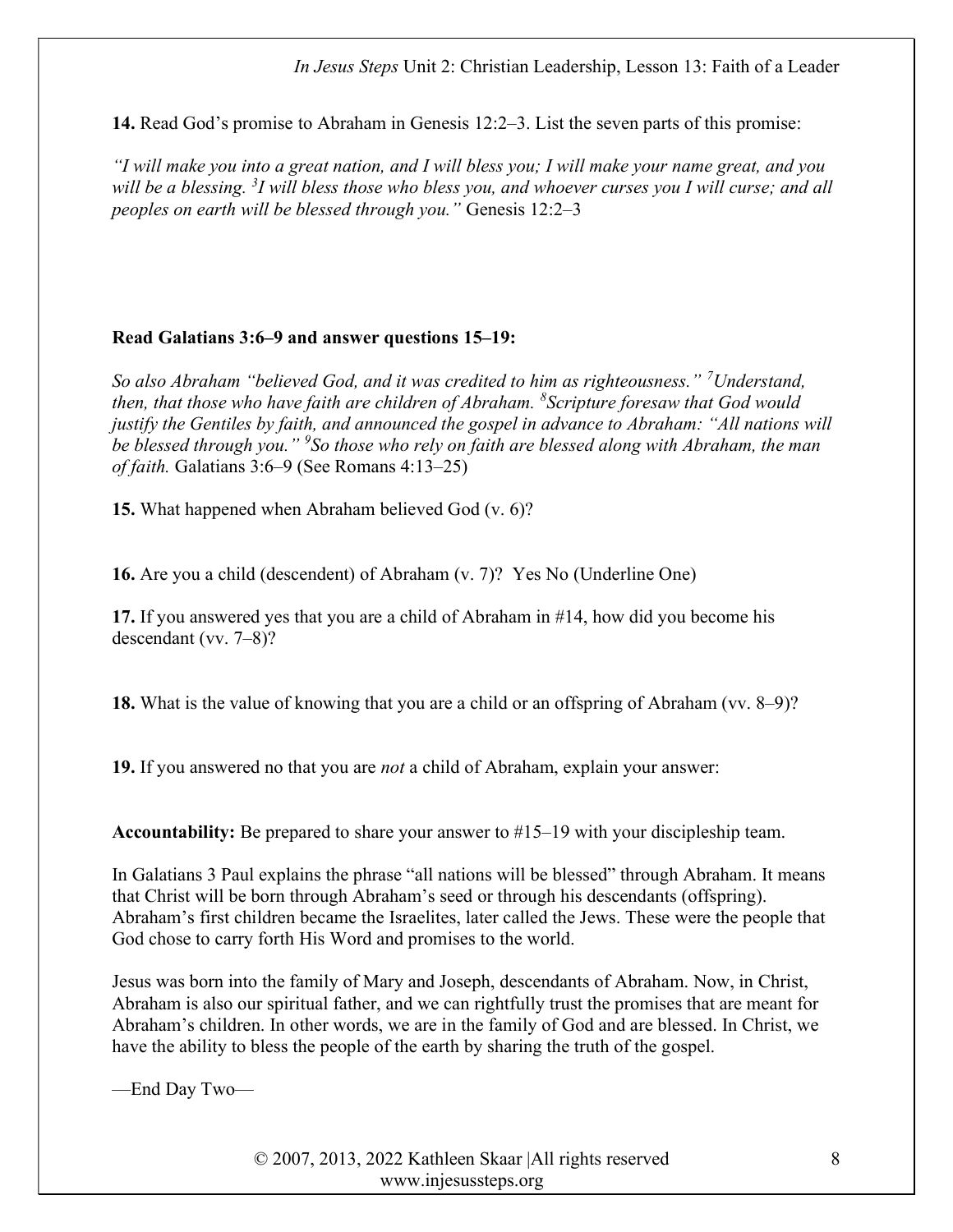#### Day Three Faith is Progressive

Brother Yun was sharing the truth of the gospel but under difficult circumstances. He referred to this period of his life as "fleeing evangelism." That is, he would preach the gospel in one area and then have to flee to another because of persecution by the police (Matthew 10:23).

He cried out to God for protection, but His Spirit replied, To this you were called, because Christ suffered for you, leaving you an example, that you should follow in His steps (1 Peter 2:21). The Holy Spirit also reminded Brother Yun that God's grace is sufficient, God's ways are higher than ours, we must submit ourselves to God, and embrace our circumstances.

When the police finally captured Brother Yun, they paraded him through the streets with a big red cross on his back. They warned the people about him saying he caused confusion by his preaching. They beat him until he lost consciousness and then took him to an interrogation room.

When he was conscious, he felt God encouraging him in his faith and he decided to try and escape. He walked out the door, through the courtyard, and to the front gates. For some reason, no one noticed him. The front gates were locked so the only way to escape was over an eightfoot cement wall embedded with sharp-cut glass on the top.

Brother Yun pulled himself onto the wall when all of a sudden it felt like somebody had hoisted him up and threw him over the wall. When he found himself on the other side, he quickly ran away to safety. When Brother Yun met up with other believers, they were amazed the Lord had rescued him. They were also greatly encouraged and wanted to obey the words from the Bible.<sup>10</sup>

As with Brother Yun, the faith of a leader is not static or stationary. It moves and advances. In a word, our faith is progressive. That means that we will go forward in faith in steps or increments. Sometimes our movements will seem slight, barely noticeable, and other times we may feel like we are on a space shuttle.

# Read 2 Thessalonians 1:3 and answer questions 20–21:

We ought always to thank God for you, brothers and sisters, and rightly so, because your faith is growing more and more, and the love all of you have for one another is increasing. 2 Thessalonians 1:3

20. Why was apostle Paul thanking God for the brothers and sisters at Thessalonica?

21. Give an example of how your faith is growing more and more?

Accountability: Be prepared to share your answers #20–21 with your discipleship team.

 $10$  Ibid., 55, 62–63, 65, 67.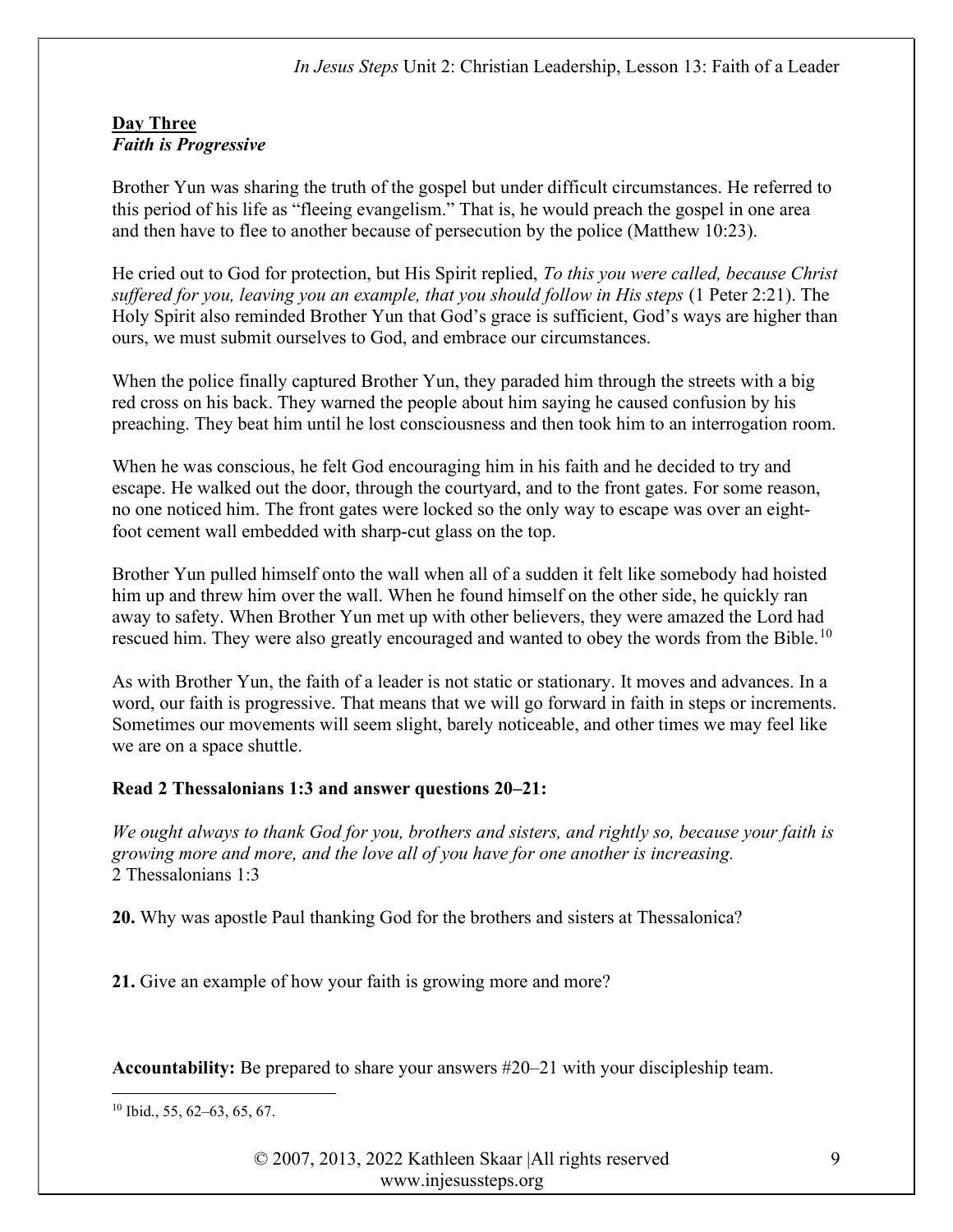#### In Jesus Steps Unit 2: Christian Leadership, Lesson 13: Faith of a Leader

22. Read 2 Thessalonians 1:4. Under what conditions were the believer's faith growing?

Therefore, among God's churches we boast about your perseverance and faith in all the persecutions and trials you are enduring. 2 Thessalonians 1:4

The Thessalonians' faith was growing through the persecutions and trials they were enduring. Suffering, though painful, can be used by God to increase our faith. It teaches us perseverance or determination to cling to Christ no matter what difficulty we are facing. One of the ways that we cling to Christ is by seeking His strength and encouragement through prayer.

In Lesson 11: Praying Leader we touched on praying in faith. Faith is the first step into the cleansing blood of Christ and into a relationship with God. In this lesson we are talking primarily about *faith*, but as a leader, our responsibility will be to *pray* for ourselves and those we shepherd. All believers need a strong and unwavering faith. Not only do we need faith to step into the kingdom, but we will need faith for a steady and uninterrupted journey.

### Read Hebrews 11:6 and answer questions 23–24:

And without faith it is impossible to please God, because anyone who comes to him must believe that he exists and that he rewards those who earnestly seek him. Hebrews 11:6

23. And without  $\qquad \qquad$  it is  $\qquad \qquad$  to please  $(v. 6a)$ .

24. Who does God reward (v. 6b)?

# Read Luke 22:32 and answer questions 25–26:

"But I have prayed for you, Simon, that your faith may not fail. And when you have turned back, strengthen your brothers." Luke 22:32

25. Why did Jesus pray for Simon Peter?

26. After Peter turned back, what was he supposed to do?

Peter denied that he knew Jesus, but then he repented and turned back to the Lord. Jesus wanted Peter to use his denial of Him as a lesson of faith so he could strengthen others. Jesus used Peter's experience to give us a guiding biblical principle: Our temptations, struggles, lessons, talents, and resources, are not for us alone but are to be used to help others, especially Christians.

Brother Yun also used his experiences to encourage believers. He was hounded, persecuted, and rejected. Sometimes he complained bitterly to the Lord of his situation but would always repent. He recalls one night in particular when he and his two co-laborers were being chased by the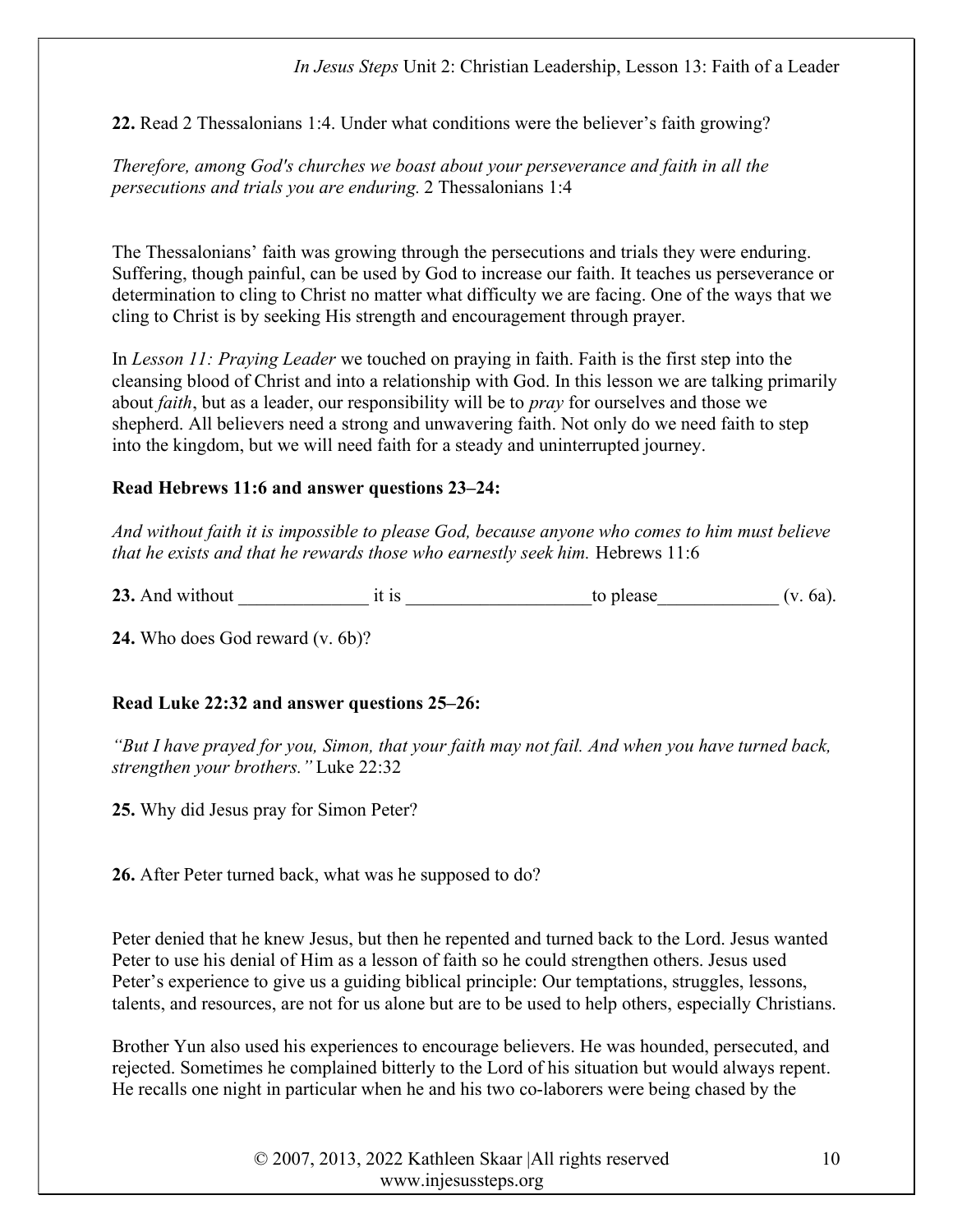police. Even the believers were afraid to help them, so they shivered outside alone through the black of night, wet, cold, and hungry.

The Lord began to show Brother Yun that He wanted his heart fully committed and dependent on Him. Brother Yun recognized that this was the way God has chosen to train him and others in China so they would cry out to Him and trust in Him only. These lessons he freely shared and helped strengthen others.

Although Brother Yun escaped the police that particular night, other times he did not. When the police would catch him they would beat him savagely with steel-capped boots, pistol handles, and electric batons. He continued learning to rely on Jesus and remember all Jesus had suffered for him and the world. The Holy Spirit would remind him of Scriptures such as:

In fact, everyone who wants to live a godly life in Christ Jesus will be persecuted ... 2 Timothy 3:12

Consider it pure joy, my brothers and sisters, whenever you face trials of many kinds,  $3$  because you know that the testing of your faith produces perseverance. James 1:2–3

Brother Yun was in Nanyang Prison on January 25, 1984. He concluded that God wanted him to fast for China and the advancement of the gospel and house churches. He constantly meditated on God's Word and thought about men and women who had suffered for their faith.

Although it is impossible for a person to live more than a few days without water, Brother Yun fasted from food and water for 74 days. All of the prisoners in the vicinity witnessed his fasting and it has been well documented. Author Paul Hattaway interviewed dozens of witnesses and verified this and other events of the book, Heavenly Man.

At one point when his family was allowed to visit, they did not even recognize him because of his severe beatings and extreme loss of weight. His mother was able to identify him through a birthmark. This was April 7, 1984 and the first time he had anything to eat or drink. His mother and wife brought crackers and grape juice and they celebrated the Lord's Supper.<sup>11</sup>

# Action Step

27. Meditate on and memorize Hebrews 12:2.

. . . fixing our eyes on Jesus, the pioneer and perfecter of faith. For the joy set before him he endured the cross, scorning its shame, and sat down at the right hand of the throne of God. Hebrews 12:2

Accountability: Be prepared to share your memory verse #27 with your discipleship team.

—End Day Three—

11 Ibid., 14, 72–73, 82, 94, 100, 128.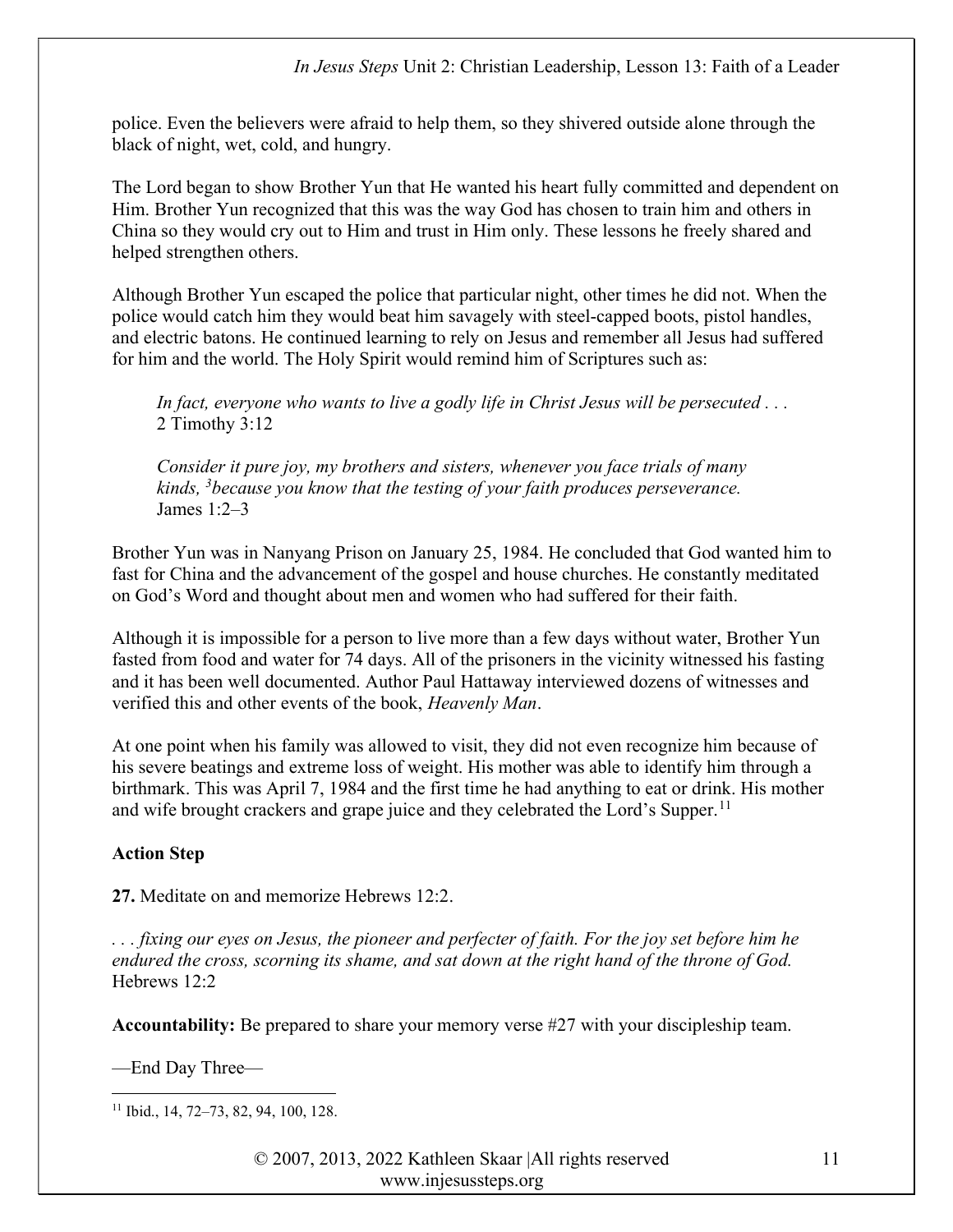#### Day Four Attitudes Affect Faith

Whether we are facing extreme persecution like Brother Yun or experiencing boredom from working a dreary job, we must fix our eyes on Jesus (Hebrews 12:2). He is the originator or initiator of our faith and will bring our faith to its highest end. Jesus went before us by refusing to escape His death on the cross. He paid no attention to the disgrace and humiliation associated with the cross but focused on the joy of serving and being with God.

28. What assurance do you have that your faith will progress or go forward in the right way?

When we fix our eyes on Jesus, we should also pray for the right attitude and cooperate by taming our flesh. For example, we must be confident we are new creations in Christ (2 Corinthians 5:17). We need to recognize we have the mind and sweet fragrance of Christ. We trust God is pleased with us and has an excellent plan for our lives. We also know God desires our success and joy in His kingdom (Psalm 37: 4).

Sometimes because of our past sins and faulty relationships we may believe there is something wrong with us. Even our current sins and faulty relationships can make us wonder, *What is the* matter with me! We may even have a wrong attitude about our ethnicity, gender, appearance, intelligence, or skills. God does not have favorites based on any of these things (Acts 10:34–35).

### Read Acts 15:8–9 and answer questions 29–30:

God, who knows the heart, showed that he accepted them by giving the Holy Spirit to them, just as he did to us. <sup>9</sup>He did not discriminate between us and them, for he purified their hearts by faith. Acts 15:8–9 (Peter is stating that God made no distinction between Jew and Gentile.)

29. How does God, who knows the heart, show His acceptance (v. 8)?

30. How does God purify hearts (v. 9)?

Faith, which is a gift of God, is the means for having our hearts cleansed and the indwelling of the Holy Spirit. We are talking about faith in God and faith in His Son's death and resurrection. Faith is God's condition for acceptance and within reach for all people who genuinely seek it.

Returning to the subject of our relationships, God is in control as in all other areas of our lives. Therefore, He may allow difficult relationships to help us grow in Christ's likeness. God may also block certain friendships for our own spiritual welfare. He may have bigger and more fruitful plans for us rather than being part of certain groups, even if they are believers.

We live in a fallen world, and this will also adversely or negatively affect our relationships. This includes family, friends, and really anyone on the face of the earth. However, if you are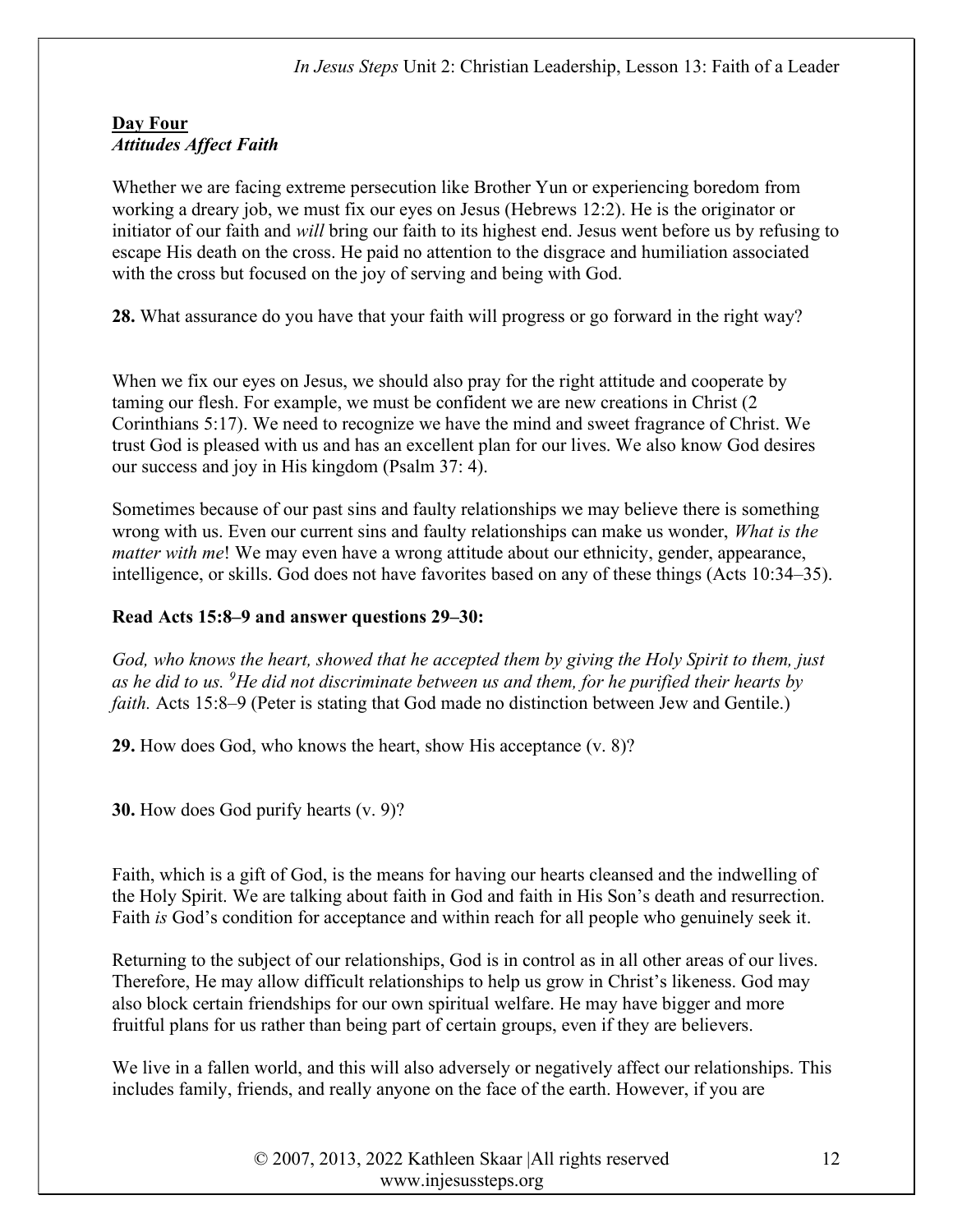concerned about your ability to make friends and keep them or your relationships in general, pray the following prayer:

Almighty and Loving Father, You are faithful and delight to answer our prayers. Please reveal to me any unknown sin or incorrect personality trait that is keeping me from healthy relationships. Are there sins of jealousy, self-righteousness, pride, or selfishness in my life that is hindering my progress? Cleanse me of any of these unholy characteristics and help me to correct them. I trust You to help me with any necessary changes and I thank You that I am a likeable and loveable person. Heal all my relationships, especially (insert name) and establish good Christian friends in my life. Make me a good family member, friend, church member, and employee (employer). Thank You in Jesus, Amen.

Sometimes, we are our own worst enemy. We find fault with what we say, how we look, what we do or what we do not do. We are an easy target because we are always around! We may even think that to put ourselves down is the humble thing to do. It is just as wrong to criticize ourselves, as it is to puff ourselves up. Neither are honoring to our Creator.

If you grew up with parents, relatives, or caregivers who were constantly putting you down, you might actually have a *mental* recording telling you untrue things about yourself. You may even be in a situation right now where you are being verbally abused. Satan, the source of these lies and false accusations, will use them to steal your joy and peace. It will take constant prayer and vigilance (attention) to overcome false thought patterns.

31. Read Ephesians 6:16. What do you take up when Satan, the evil one, begins his attack or character assassination on you?

In addition to all this, take up the shield of faith, with which you can extinguish all the flaming arrows of the evil one. Ephesians 6:16

Paul is using the picture of a large, leather shield. The Romans could soak it in water so that when their enemy shot flame-tipped arrows, the fire would be extinguished when they hit the shield. Our faith is like that shield. When we trust Christ and who we are in Him, Satan's fiery arrows of destruction are snuffed out.

# Read Psalm 139:13–14 and answer questions 32–35:

For you created my inmost being; you knit me together in my mother's womb. <sup>14</sup>I praise you because I am fearfully and wonderfully made; your works are wonderful, I know that full well Psalm 139:13–14

32. Who created your inmost (deepest) being (13a)?

33. Who knit you together in your mother's womb (13b)?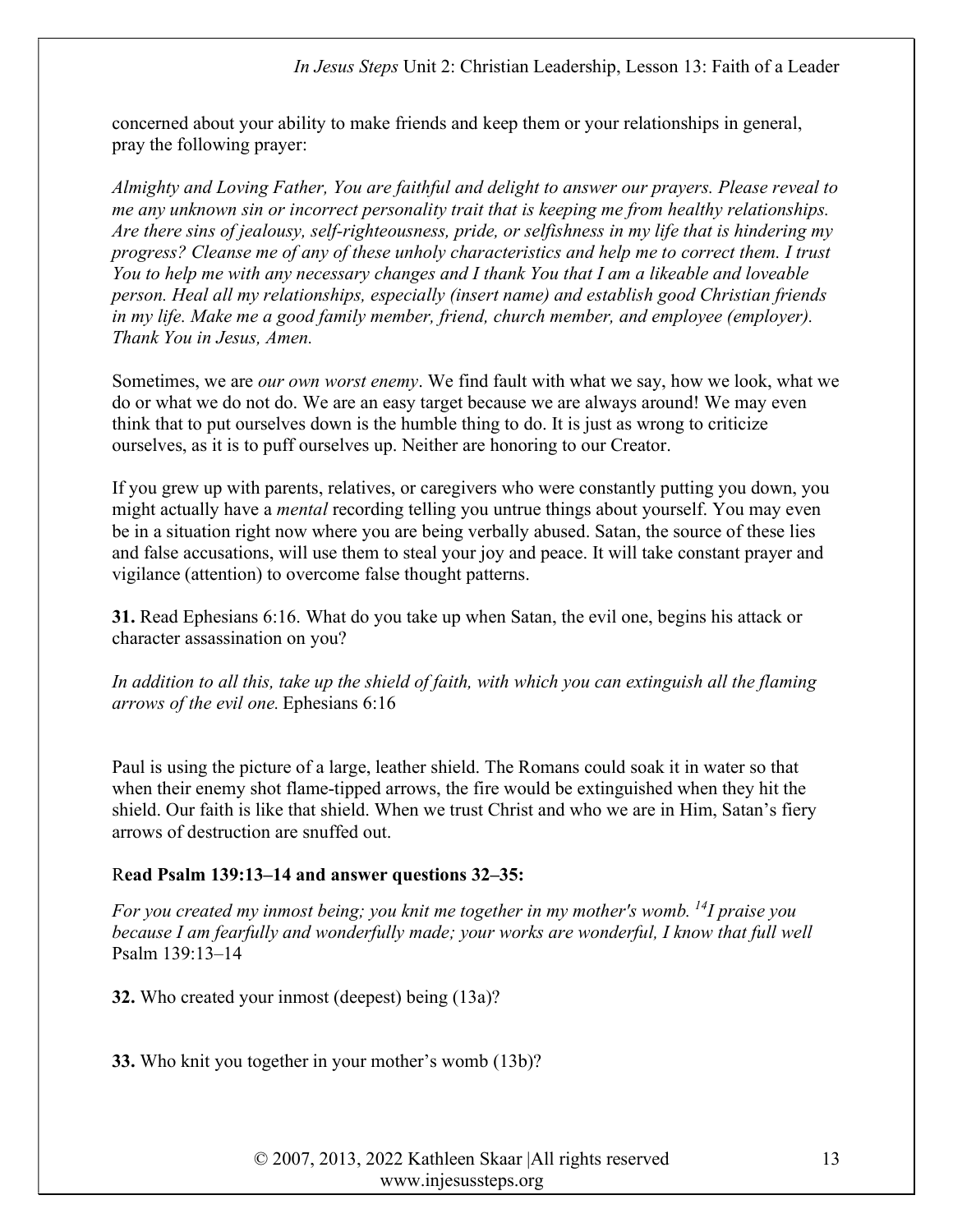34. How are you made (v. 14a)

35. How is everyone made (vv. 13–14)?

God created every single part of you and everyone else. When we have a bad attitude about how we and others are made, we are criticizing our Creator. He gave the  $DNA^{12}$  instructions for every microscopic detail of our beings. We are perfectly put together.

36. Read Genesis 1:27. We are created to be like God, resembling Him in certain ways. How does this affect the way that you think about yourself?

So God created mankind in his own image, in the image of God he created them; male and female he created them. Genesis 1:27

God is the Ruler and Master Controller. He made us in His image to rule and control the earth (Genesis 1:28). As Christian leaders and disciples, we are called to faithfully govern all things in righteousness and holiness (Ephesians 4:24). We are to faithfully follow Jesus' teachings and to bless and not curse. We are called to a godly state of authority following biblical principles.

**Definition:** Cursing is not only exclaiming foul words, but also saying evil or hurtful things about another human being. Even hoping for evil to come to another is silent cursing and definitely wrong. Cursing is also lightly esteeming others or making someone loathsome.<sup>13</sup>

Teenagers are adept at making others loathsome to their peers. Seeking popularity, the sin of caring more for what others think than God, can cause a rash of cursing. To make themselves seem cool, teenagers may dishonor others by bullying, ignoring, gossiping, or making sport of their frailties and weaknesses. Sadly, teenagers are not the only ones to curse and not to bless others.

Christians, no matter the age, are called to a higher standard. Even if we are cursed, we must still bless others. In blessing others, we are to find something good to say about them, and something good to do for them. We are to love and pray for them. They too, are made in God's likeness and must not be cursed. Read the following words of Brother Yun on this subject. May his faith attitude inspire you.

"We can grow to such a place in Christ where we laugh and rejoice when people slander us, because we know we are not of this world, but our security is in heaven The more we are persecuted for His sake, the more reward we will receive in heaven.

<sup>&</sup>lt;sup>12</sup> DNA, or deoxyribonucleic acid, is the hereditary material in humans and most other organisms. Nearly every cell in a person's body has the same DNA. DNA contains the instructions needed for an organism to develop, survive, and reproduce. To carry out these functions, DNA sequences must be converted into messages that can be used to produce proteins, which are the complex molecules that do most of the work in our bodies. <sup>13</sup> Trent C. Butler, *Holman Bible Dictionary*, (Nashville, Holman Bible Publishers, 1991), 198–199.

<sup>© 2007, 2013, 2022</sup> Kathleen Skaar |All rights reserved www.injesussteps.org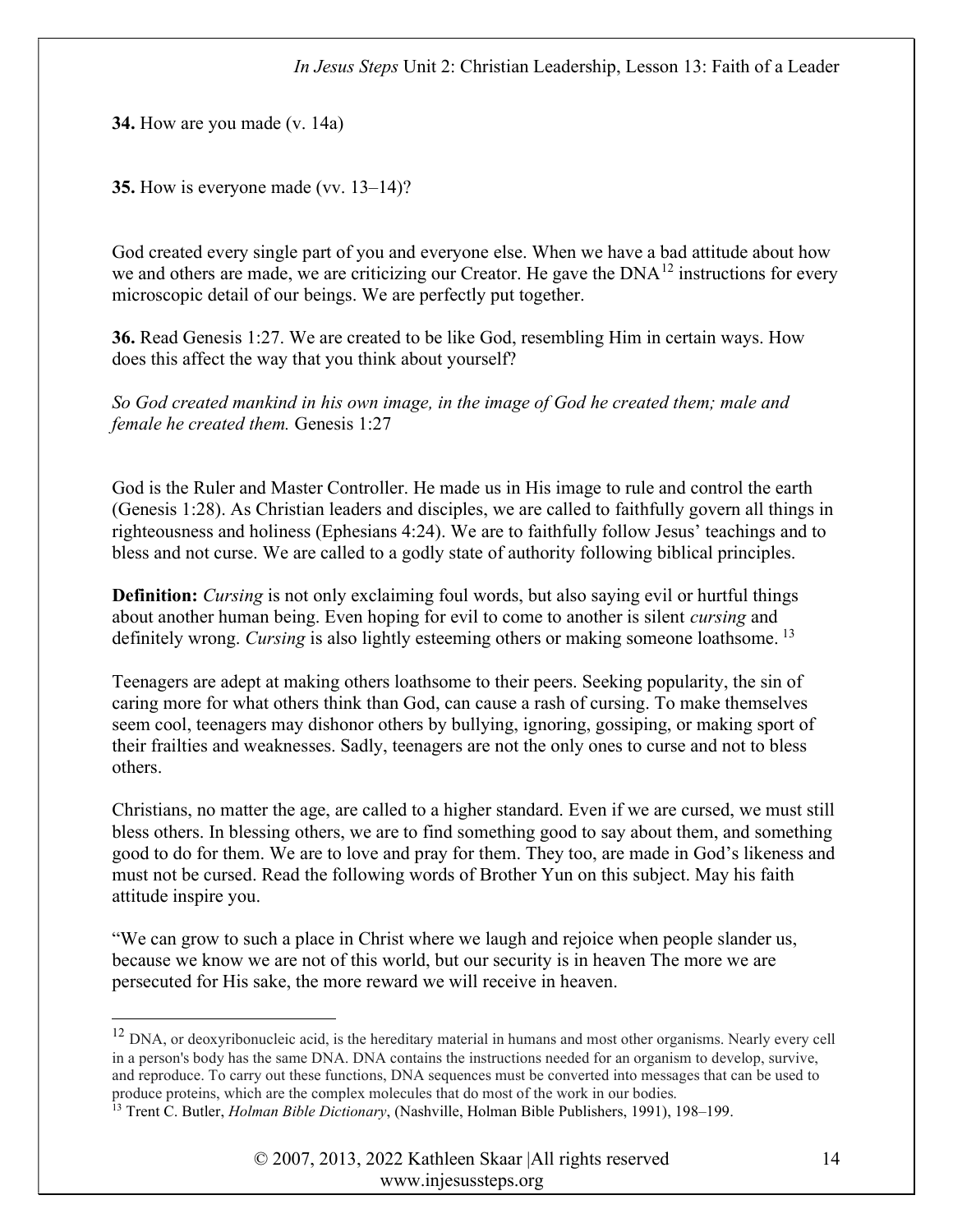"When people malign you, rejoice and be glad. When they curse you, bless them in return. When you walk through a painful experience, embrace it and you will be free!

"When you learn these lessons, there is nothing left that the world can do to you.

"God is my witness that through all the tortures and beatings I've received I have never hated my persecutors. Never. I saw them as God's instruments of blessing and His chosen vessels to purify me and make me more like Jesus."<sup>14</sup>

# Action Step

37. Read Luke 6:27–28 and James 3:9. Practice *blessing* others this week, and not *cursing*. Share the difficulties or joys in this assignment and what God reveals to you:

"But to you who are listening I say: Love your enemies, do good to those who hate you,  $^{28}$ bless those who curse you, pray for those who mistreat you." Luke 6:27–28

With the tongue we praise our Lord and Father, and with it we curse human beings, who have been made in God's likeness. James 3:9

Accountability: Be prepared to share #37 with your discipleship team.

All men and women are made in the image of God, in God's likeness. Granted, it may be difficult to see God's appearance in some people, but Scripture tells us it is there. When we think about the beauty and magnificence of the Lord, and how all human beings have been made in His image, we have concrete reasons to love and honor others.

Perhaps you have done poorly in blessing others, or in another area of your life. Thinking badly about yourself or having a guilty conscience over past sins can be very discouraging. You may be disheartened and lack motivation to move forward.

This actually is a faithless position, one that lacks truth and power. If this is where you are, you will not stay here. Discouragement is not of God. He wants you to be encouraged that you were made in His image, and He loves you. He also sent His Son to take away all your sins, all your shame, and all your guilt (Romans 3:21–23, 8:1; Hebrews 10:22).

Our value rests in God; we trust God for His evaluation of us. This is different from the selfesteem the world tells us to have. Self-esteem is confidence in one's own worth or abilities; selfrespect. Instead, we have confidence in God's worth and stive to reverence and respect Him. The reason we have a favorable opinion of ourselves is because we are made in God's image. So instead of self-esteem, we need to work towards God-esteem. We have faith and respect for God and appreciation for the people He created.

<sup>&</sup>lt;sup>14</sup> Brother Yun and Paul Hattaway, The Heavenly Man, 311.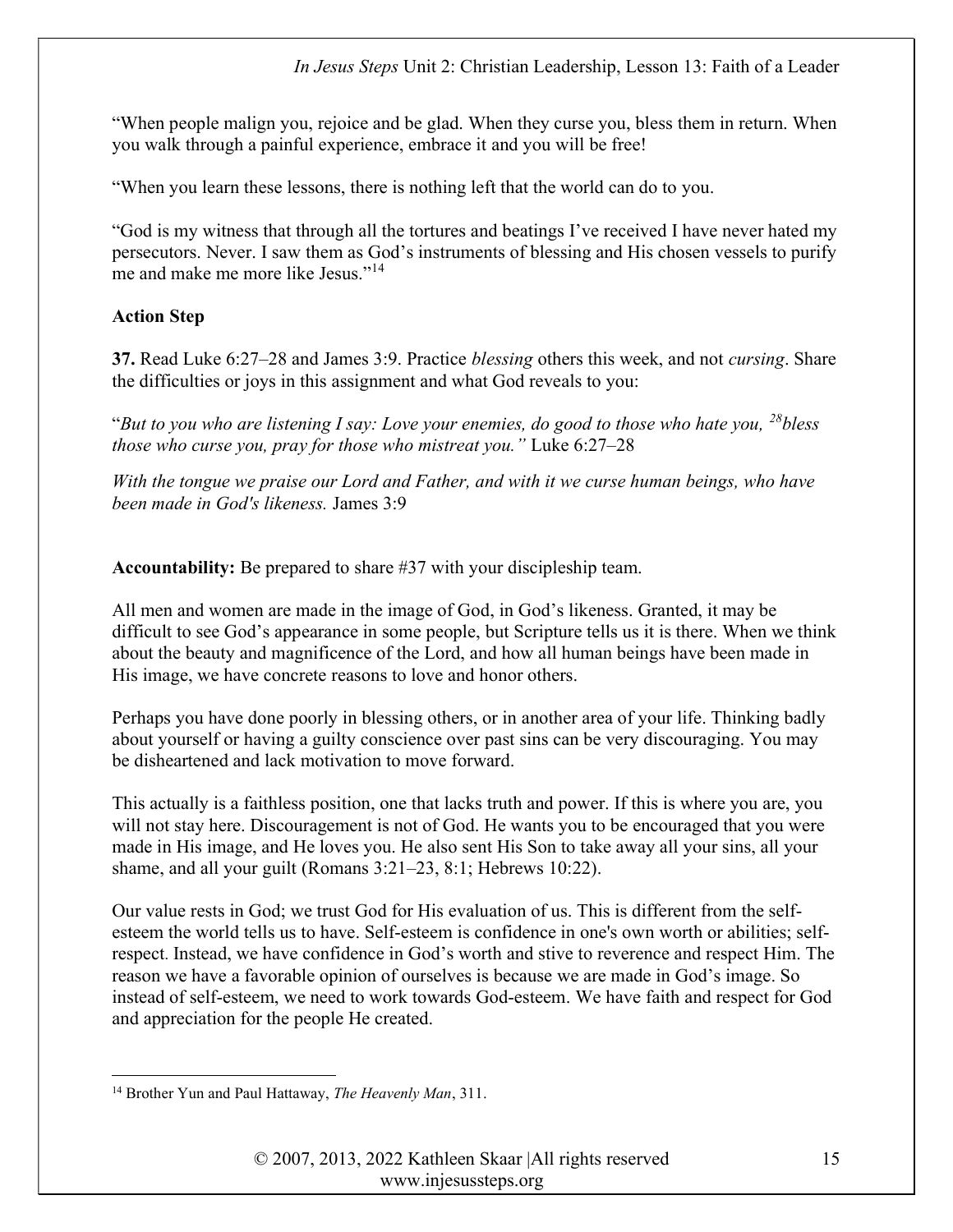It is important for you to realize that many people do have insecurities and suffer from poor self– images. Self-image is the personal view, or mental picture, that we have of ourselves. Having a negative view of oneself can be true for Christians and non-Christians alike. Pray and ask God to be a blessing in everyone's life, leading them to their true image in Christ Jesus.

Faithful leaders are Christ's ambassadors winning the world to His love. They do exactly what Jesus would do if He were walking on the earth—ministering to people. Faithful leaders, faithful disciples are empowered to deliver Jesus' message of truth, hope, and reconciliation.

**Definitions:** An *ambassador* is a *diplomat* sent by one country as a representative to another for a purpose or mission. A diplomat is someone who is tactful and sensitive in working or dealing with other people.

The apostle Paul called himself an ambassador even when he was in prison (Ephesians 6:20). Paul also tells believers that we are Christ's ambassadors. We are here by special appointment, sent by heaven on a special mission.

### Read 2 Corinthians 5:20 and answer questions 38–41:

We are therefore Christ's ambassadors, as though God were making his appeal through us. We implore you on Christ's behalf: Be reconciled to God. 2 Corinthians 5:20

38. Who, as ambassadors, do we represent (20a)?

39. What is the message believers plead on Christ's behalf (20b)?

40. How does it help your faith attitude knowing you are an ambassador on earth representing God's kingdom?

# Action Step

41. Practice being Christ Jesus' ambassador and having His attitude for two days. If you are unsure of His attitude, read Philippians 2:5–7. As you go through your days, consider: *What* would Christ think? How did your attitude change or improve during the two days?

Accountability: Be prepared to share #41 with your discipleship team.

—End Day Four—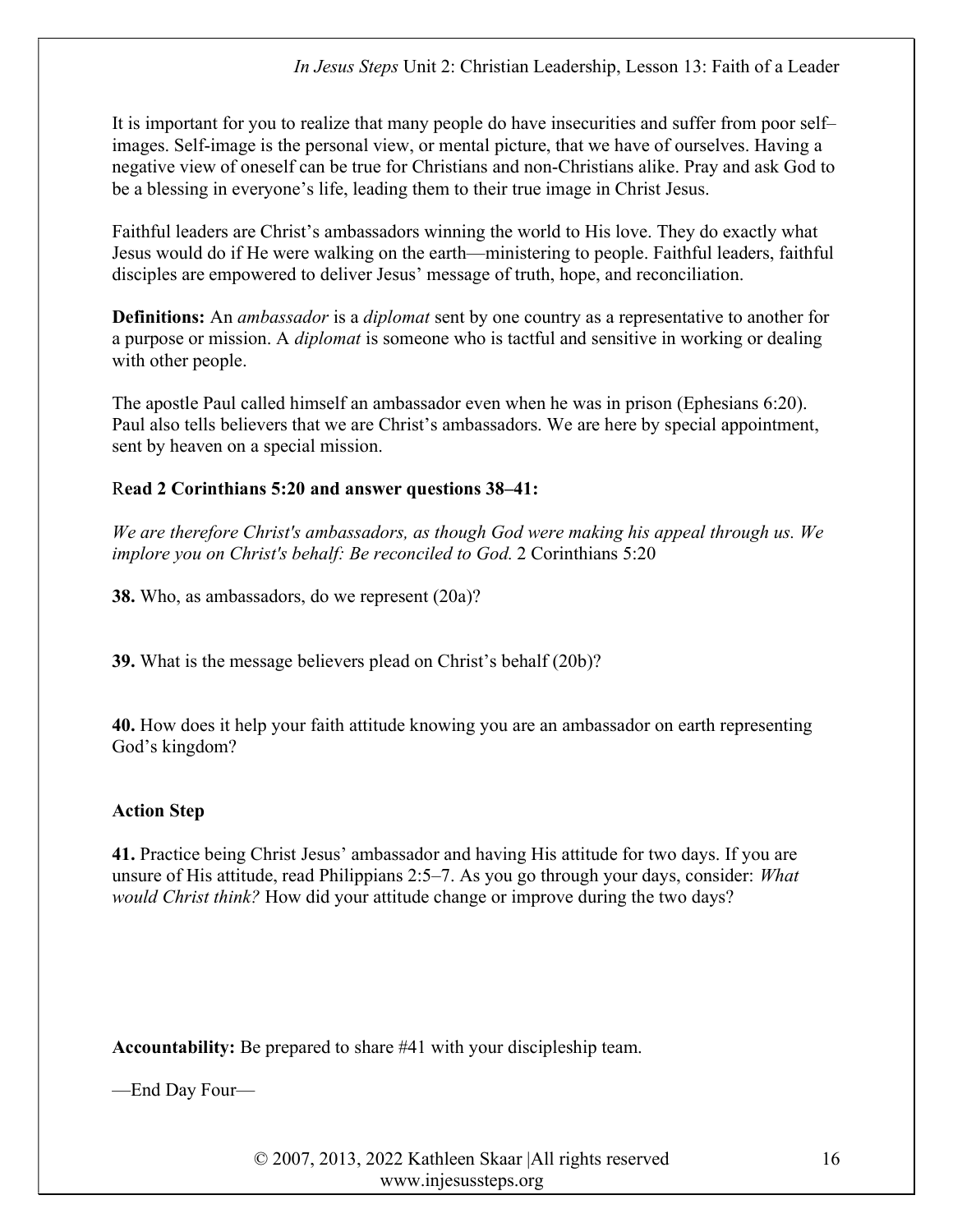### Day Five Strengthening your Faith

What happens when things do not turn out the way you thought? You had prayed and had really felt God was telling you to go in a certain direction. But your way became blocked and no matter how hard you continued to pray, nothing seemed to happen. Similarly, you may have felt God was going to heal a sick friend, but he or she died. There could be other kinds of circumstances where you believed God was going to act in a certain way, but He did not.

Misunderstanding God's directions happens to individuals and to churches of all denominations. A charismatic church in Raleigh had fasted and prayed for a young boy who had become ill with a virus. The church had come together mightily in intercession for the healing of this child. Many in the church prophesied that he would be healed, and they rejoiced in God's answer. However, the young boy died.

Another church, conservative in affiliation and led by the elders, believed it was God's will to build a larger worship center. The church members voted in agreement and contracts were signed to purchase a parcel of land. Halfway through the process however, there was a problem. Although it was a large piece of property, it could not accommodate adequate parking spaces.

42. Can you share a time when you really believed God for something, and it did not happen?

43. If you had a story to share in #42, how did this affect your faith and what did you learn?

I was at the two churches mentioned above during their worship services; both after the boy died, and after the property was deemed unworkable. Both pastors spoke to their congregations as faithful leaders. I was blessed to hear God speak through these two men.

The congregation who had lost the young child was in a tender and vulnerable place. The pastor spoke compassionately, addressing every question his congregation might have regarding this sad occasion.

From the pulpit, he stated, "I have never seen a group of people come together so faithfully. You have done absolutely everything the Scriptures call for in seeking God for healing. And you have done it passionately!"

The pastor ended his message on God's sovereignty. He reminded the church members that God is in control and ultimately it was His decision. He said, "God is faithful, loving, compassionate, and merciful." The pastor was conveying that even though the child had died, it did not change God's character. The pastor upheld God's honor.

The other pastor also addressed his congregation. He explained the facts of the situation and that they had an exit clause in the real estate contract. The church would exercise this option and not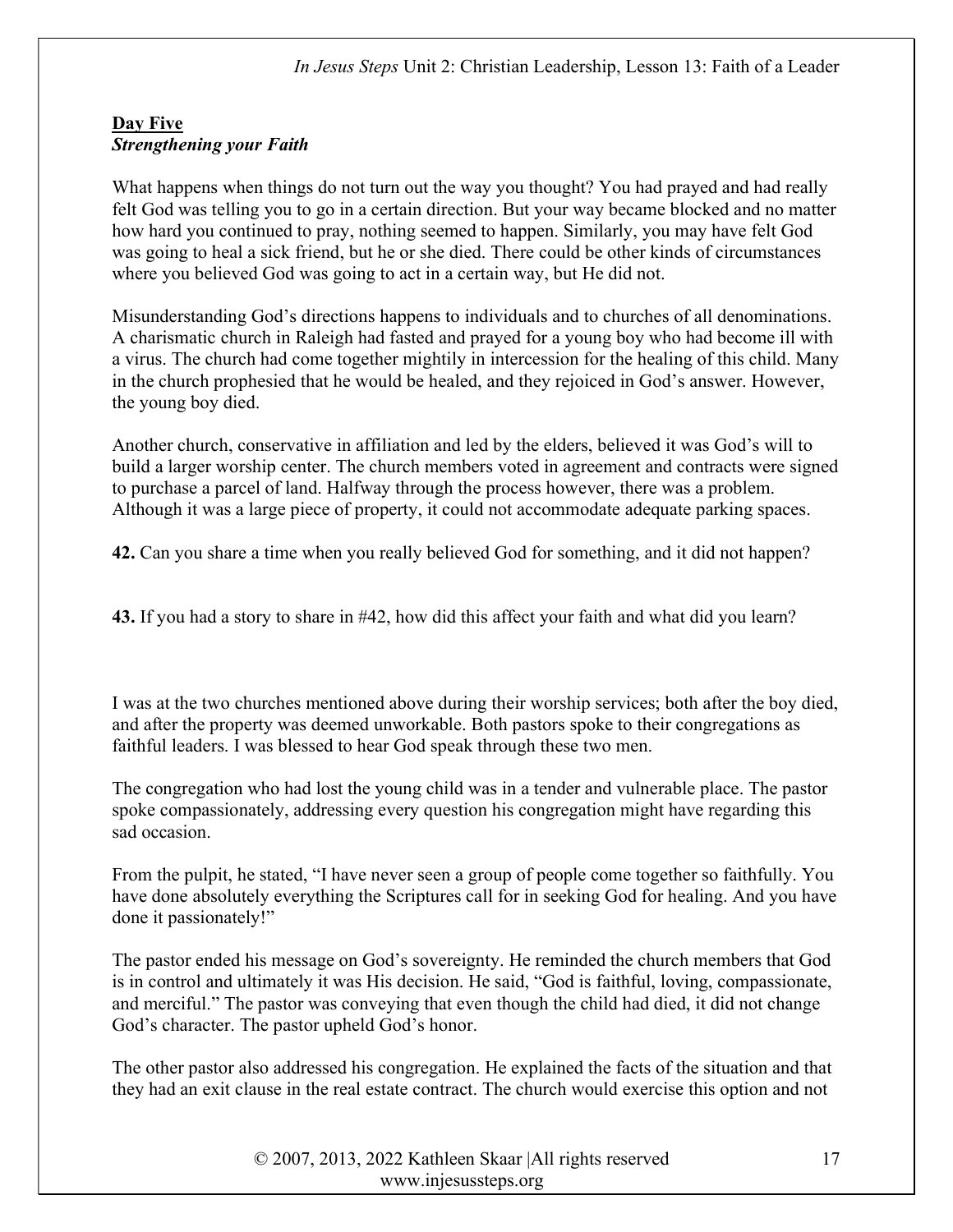go forward with the purchase. He simply stated that he and the elders had all agreed to purchase the land and now they all agreed not to purchase the land. He ended his explanation by saying, "This is what I thought God's will was, but I was wrong."

Perhaps you will always be sure and right about what God is saying to you. But more than likely there will be times when you will simply be wrong. It is best to admit it. We are not infallible (never wrong). We can make mistakes. So too, the men and women in the Bible were not always correct in assessing what God was telling them.

Barnabas and Paul would never have done anything they thought was outside of God's will. They both believed so strongly in their views that they had a sharp disagreement over whether or not they should take John Mark with them. Mark is the author of the third Gospel.

On an earlier mission trip, Mark had left and returned home. Paul seems to have viewed this as desertion. But here's the point: there would not have been a sharp disagreement if they had both heard from God correctly.

44. Read Acts 15:39–40. What happened because of the disagreement between Barnabas and Paul?

They had such a sharp disagreement that they parted company. Barnabas took Mark and sailed for Cyprus,  $^{40}$ but Paul chose Silas and left, commended by the believers to the grace of the Lord. Acts 15:39–40

45. Read 2 Timothy 4:11. Since Mark turned out to be faithful, who do you think was more discerning of God's will in this instance, Barnabas or Paul (Acts 15:39–40)?

Only Luke is with me. Get Mark and bring him with you, because he is helpful to me in my ministry. 2 Timothy 4:11 (Paul was in prison and writing years after Acts 15:39)

God is able to use anything, including our disagreements. Twice as much territory was covered with Barnabas and Mark going to Cyprus, and Paul and Silas heading for Syria and Cilicia. However, having such a sharp disagreement was not God's plan. We know this because God desires spiritual unity.

In this particular case, Paul was wrong about Mark. God was not finished with him, and Barnabas rightly kept him in tow. This was God's will and one that Paul came to understand in later years. In keeping with spiritual unity, Paul and Barnabas could have graciously disagreed and gone forward on their separate journeys.

46. Read Acts 16:6–7. What faith lesson do you learn from these verses?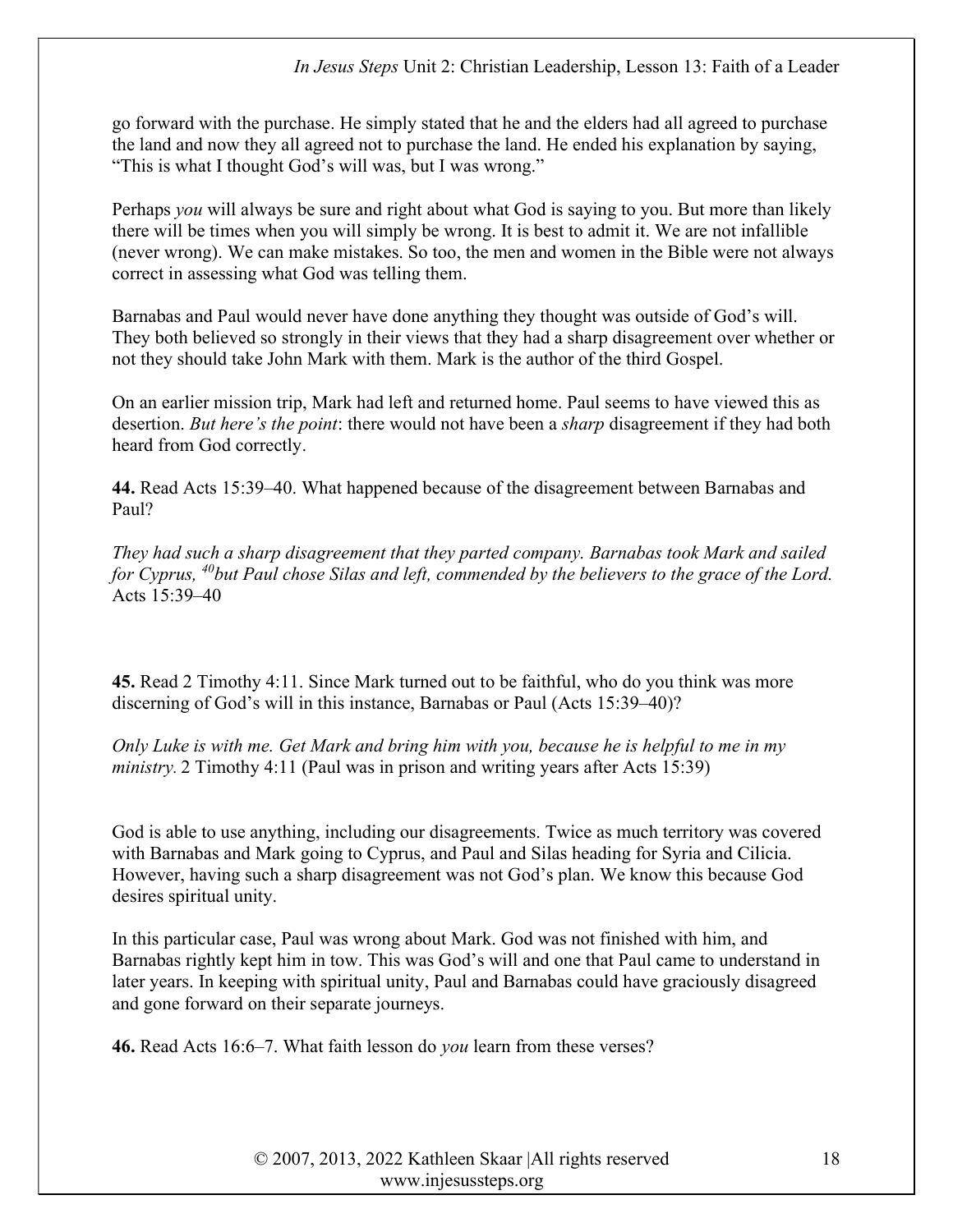Paul and his companions traveled throughout the region of Phrygia and Galatia, having been kept by the Holy Spirit from preaching the word in the province of Asia. <sup>7</sup>When they came to the border of Mysia, they tried to enter Bithynia, but the Spirit of Jesus would not allow them to. Acts 16:6–7 (The Holy Spirit and the Spirit of Jesus are one and the same.)

The Scripture says that the Holy Spirit *kept* Paul and his companions from preaching in the province of Asia. The same is true when they tried to enter Bithynia. If, 10 miles outside of Bithynia, we had asked Paul if he was going in the direction God wanted him to go, he probably would have answered yes. Nevertheless, his way was ultimately blocked.

Paul acted on what he knew and what he believed to be God's plan. He acted in faith. He was not always correct, but God is always faithful. If we misunderstand God, His Spirit will get us back on the right path. He works in unique and wondrous ways to keep us moving in the right direction. But please be cautious. This does not mean that we can just go forward as we please and presume on the Spirit's intervention.

**Definition:** Presume is defined as accepting something to be correct although there is no proof. It also is defined as acting arrogantly or overconfidently. When we presume on God, we are not acting in faith, but taking things into our own hands. We are not seeking God in prayer or the Scriptures, but assuming that our plans are exactly what God wants.

Presumption is born of pride. Pride goes before destruction, a haughty spirit before a fall (Proverbs 16:18). We must inquire of God and listen carefully before we act.

Be flexible and adaptable to the Spirit's leading. There are times when you will be called upon to persevere, suffer, and endure. On the other hand, there may be times when you will be wrong and if you stubbornly cling to false ideas or dreams, it will be detrimental to your faith.

About following God's instructions, God may lead us in a certain direction even though it is not the final destination. Perhaps Paul had followed correctly to Asia and Bithynia (Acts 16:6–7 ) to the point the Spirit had to intervene. We cannot know for sure. In other words, God may be taking us incrementally along a path and then we jump to a more far-reaching and faulty conclusion.

# Action Step

47. Write any faith challenge that you are experiencing right now?

Accountability: Be prepared to share #47 with your discipleship team and pray for each other.

We briefly discussed discouragement. If discouragement goes on for too long, leaders could become depressed, extremely disheartened, and full of self-pity. This condition actually takes people into faithless territory where they begin to question God's plan, love, and sovereign control over their lives.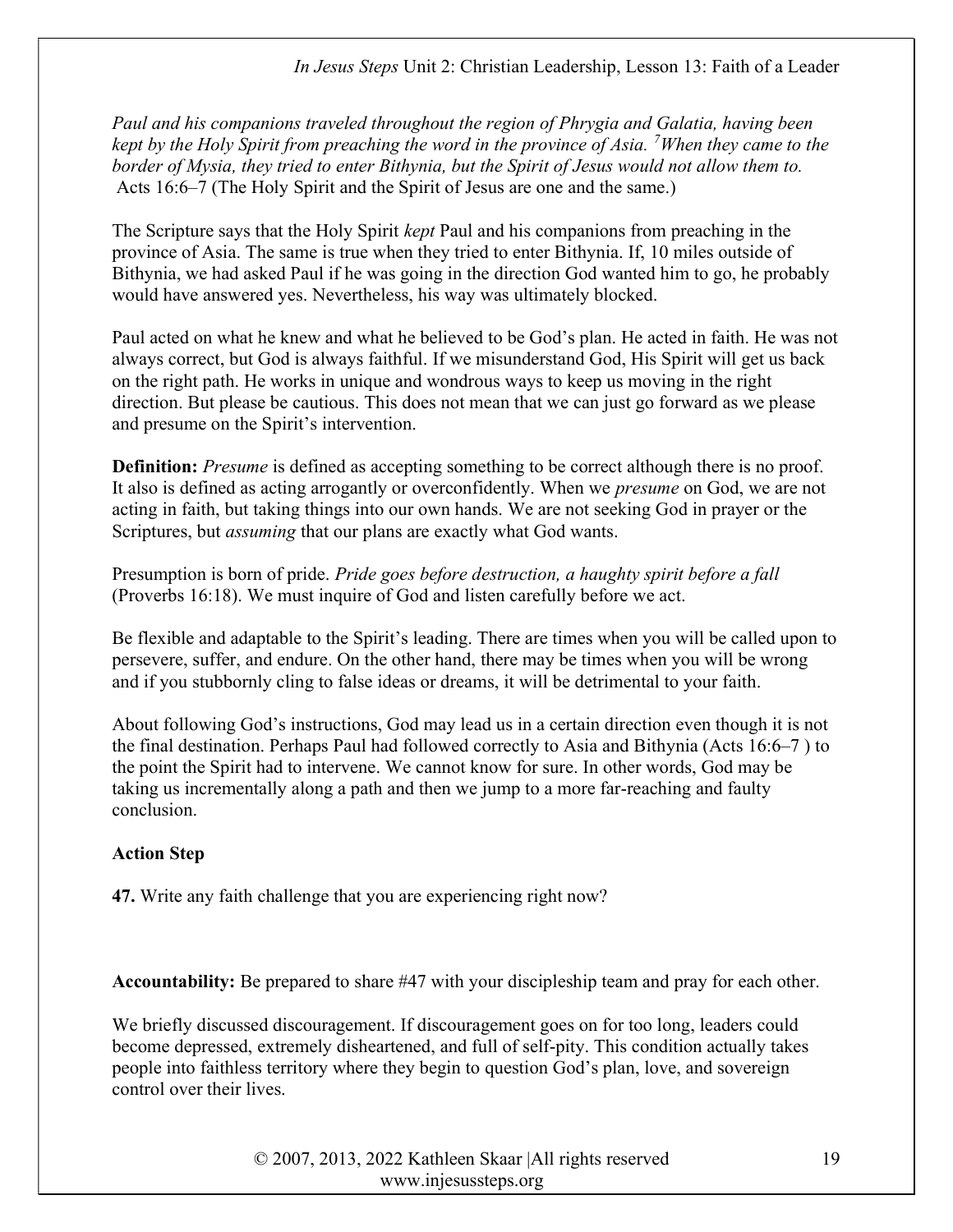If a leaders and disciples find themselves in this dangerous condition, they must seek God for His grace and mercy. They should not be too proud to ask other Christians for help and prayer. In addition, Christian leaders may also be called upon to help others climb out of this dark, sad, pit of hell. Now realize that we are talking about healthy, normal individuals in this section and not those who may need medical attention. Prayer will help you discern the difference, and how God wants you or another person to be healed or treated.

### Read 1 Kings 19:3–4 and answer questions 48–50:

Elijah was afraid and ran for his life. When he came to Beersheba in Judah, he left his servant there,  $\frac{4}{3}$ while he himself went a day's journey into the wilderness. He came to a broom bush, sat down under it and prayed that he might die. "I have had enough, LORD," he said. "Take my life; I am no better than my ancestors." 1 Kings 19:3-4

48. Was Elijah discouraged? Yes No (Underline One)

49. Was Elijah depressed? Yes No (Underline One)

50. Was Elijah trusting God? Yes No (Underline One)

Elijah had just completed an extraordinary assignment on Mt. Carmel. He had faced off with 450 prophets of Baal. The contest was for the Baal worshippers to prepare a sacrifice for their god and Elijah to prepare one for the Lord. The true God would answer by fire.

Nothing happened when the Baal prophets prayed. But when Elijah prayed, the fire of the Lord fell and burned up the sacrifice. When the people saw this, they fell prostrate and cried out, "The LORD—He is God! The LORD—He is God! ( 1 Kings 18:39).

Ahab, king of Israel, and his wife Jezebel were not happy. Jezebel was a Baal worshipper and sent word to Elijah that she was going to have him killed by the next day. This trial of faith had the great prophet running for his life. What trial is making you run for your life? What is causing you to run away from God's will? Simply, what is keeping you from trusting God completely?

# Read 1 Kings 19:11–12 and answer questions 51–52:

The LORD said, "Go out and stand on the mountain in the presence of the LORD, for the LORD is about to pass by." Then a great and powerful wind tore the mountains apart and shattered the rocks before the LORD, but the LORD was not in the wind. After the wind there was an earthquake, but the LORD was not in the earthquake. <sup>12</sup> After the earthquake came a fire, but the LORD was not in the fire. And after the fire came a gentle whisper. <sup>13</sup> When Elijah heard it, he pulled his cloak over his face and went out and stood at the mouth of the cave. Then a voice said to him, "What are you doing here, Elijah?" 1 Kings 19:11–12

51. Why did the Lord tell Elijah to go out and stand on the mountain in His presence (v.11a)?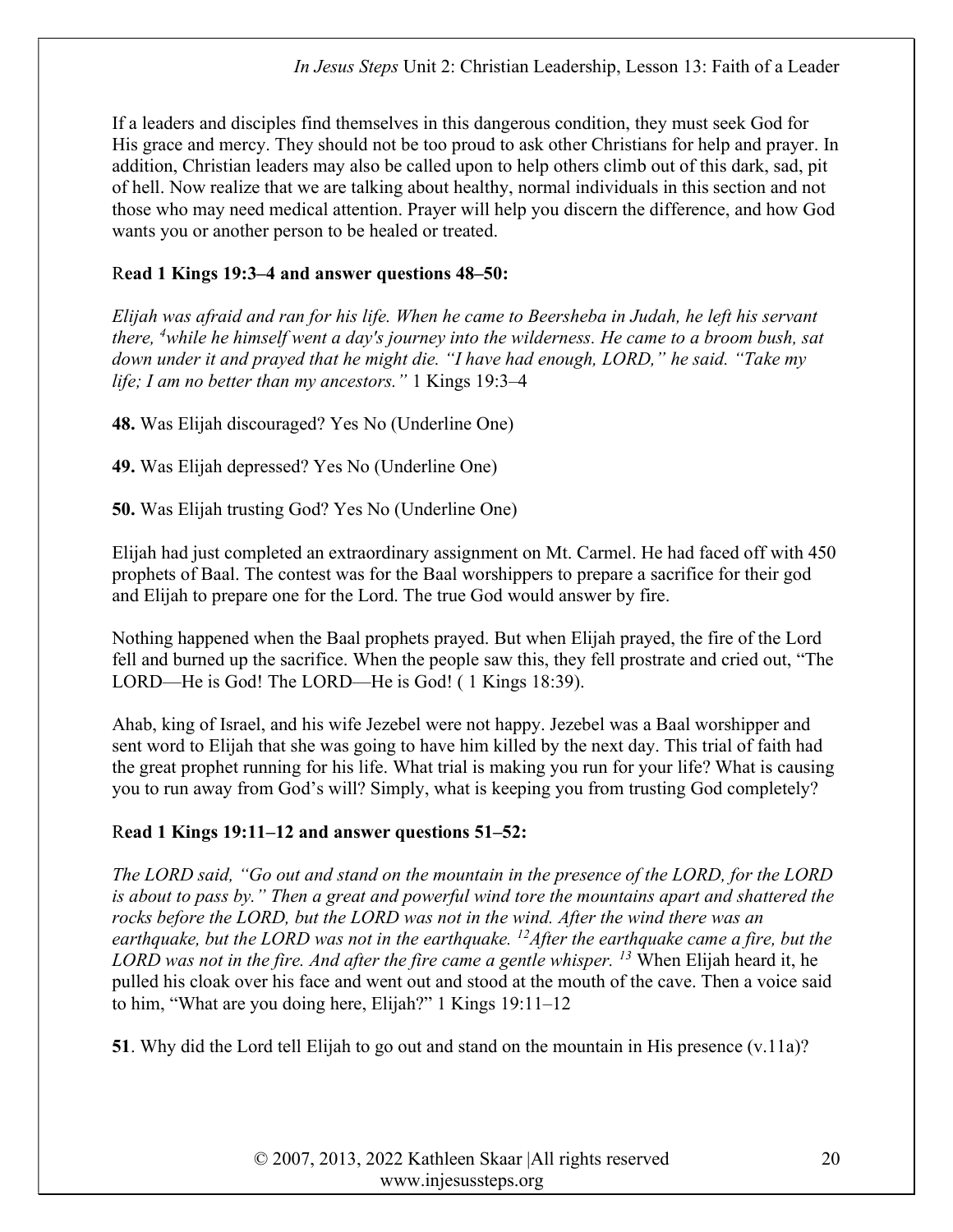52. Why do you think God showed Elijah wind, fire, and earthquake before His manifestation in a gentle whisper?

Accountability: Be prepared to share #48–52 with your discipleship team.

God had made His presence known to His people in wind, earthquake, and fire (Nahum 1:3; Job 38:1; Exodus 19:18; Psalm 68:7–9). However, with Elijah, He chooses to make His presence known in a gentle whisper. Other ways of describing God's presence in 1 Kings 19:12 is a soft calm or humming stillness.

Through the wind, earthquake, and fire God may have been revealing His spectacular power to overcome enemies, such as Jezebel, before meeting Elijah in the gentle whisper. Also, God may have been revealing to Elijah that He is not restricted to one method of expression—He can appear in many forms. In addition, wind, earthquake, and fire can be signs of God's judgment. The Lord may be communicating that He is not yet ready to judge Israel.

One or all three of the explanations of the wind, earthquake, and fire may be correct. There may even be other explanations. However, the reason for using 1 Kings 19:11–12 in this lesson is because a faithful, successful, and fruitful leader experienced classic burnout.<sup>15</sup>

The Lord showed Elijah that he must get his focus off his circumstances. The right focus is God. Elijah was thinking about Ahab and Jezebel (1 Kings 19:1–18) and became afraid and discouraged. God is greater than any problem, no matter how severe it may seem.

The Lord did not criticize or scold Elijah but reminded him that he was not where he was supposed to be. Elijah's ministry had not ended. God told him to go back the way he had come. God strengthened Elijah with His presence and sent him on his way.

Recognize that God had Elijah's less than faithful episode recorded in the Bible to help succeeding generations. We are to submit to God and admit we have no valid reason for being discouraged or depressed. The Lord is on the throne, and nothing can stop His purposes for the world and for us.

# 53. Action Step Memorize Jeremiah 17:7–8

"But blessed is the one who trusts in the LORD, whose confidence is in him  ${}^{8}$ They will be like a tree planted by the water that sends out its roots by the stream. It does not fear when heat comes; its leaves are always green. It has no worries in a year of drought and never fails to bear fruit." Jeremiah 17:7–8

Accountability: Be prepared to share your memory verse #53 with your discipleship team.

<sup>&</sup>lt;sup>15</sup> According to the Mayo Clinic, burnout is "a state of physical, emotional, or mental exhaustion combined with doubts about your competence and the value of your work."